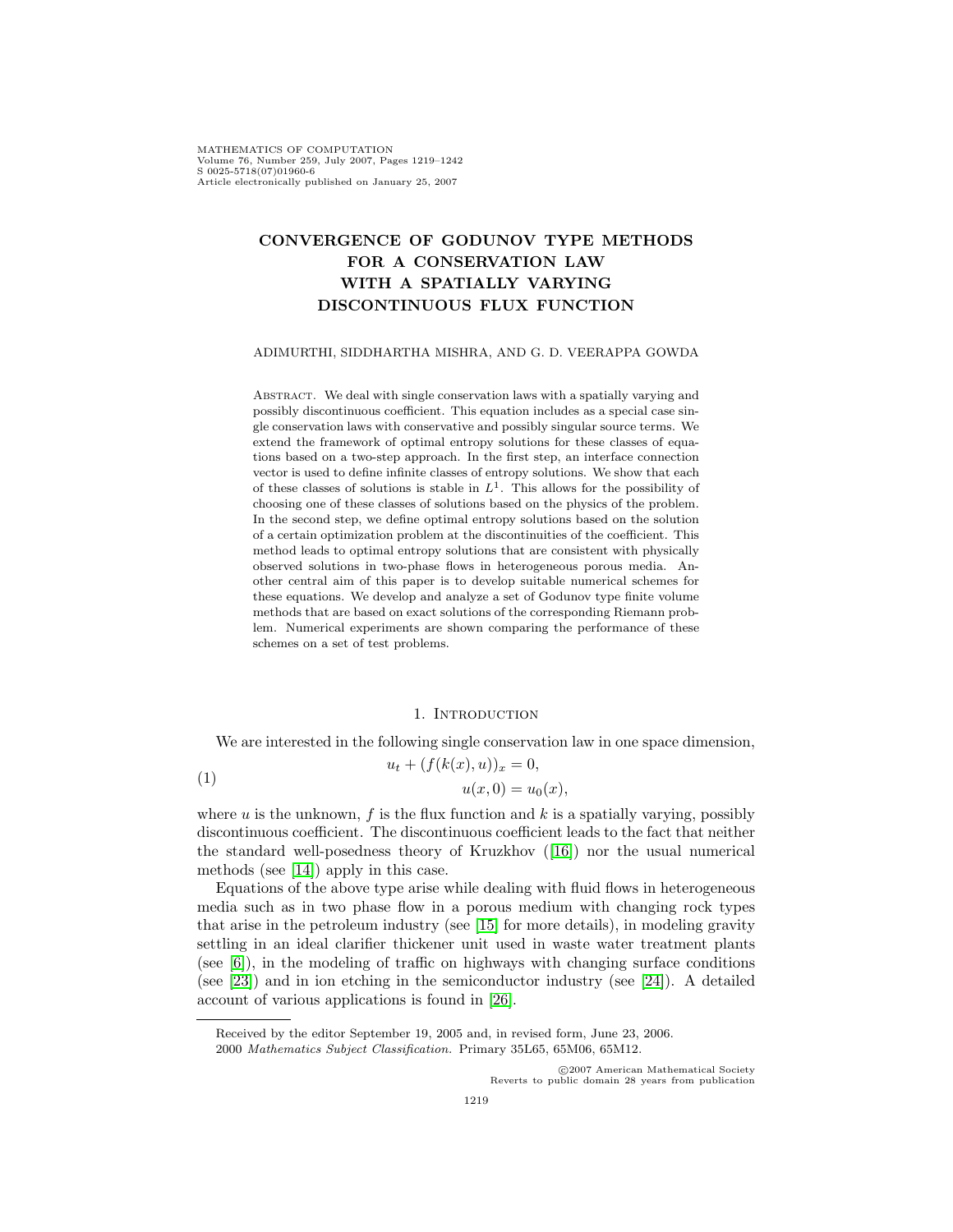A special case of equation [\(1\)](#page-0-0) which is of independent interest is the additive case given by

<span id="page-1-0"></span>
$$
(2) \t\t u_t + f(u)_x = (k(x))_x.
$$

Observe that equation [\(2\)](#page-1-0) is an example of a conservation law with a conservative source term which can also be singular. The simplest case of equation [\(1\)](#page-0-0) is the so-called 2-flux case (with a single discontinuity at the origin) given by

<span id="page-1-1"></span>(3) 
$$
u_t + (H(x)f(u) + (1 - H(x))g(u))_x = 0,
$$

$$
u(x, 0) = u_0(x),
$$

where f and g are Lipschitz continuous functions and  $H$  is the Heaviside function. This case serves as a building block for the analysis of [\(1\)](#page-0-0), as will be shown in this paper.

As is standard for conservation laws, we will look for weak solutions of equation  $(1)$ . Even when the coefficient k is Lipschitz, we need to impose additional admissibility criteria or entropy conditions in order to pick out the "correct" solutions. We will need such a notion for the analysis of equation  $(1)$ . The central problem in the analysis is to develop a suitable concept of entropy solutions for equations of the type [\(1\)](#page-0-0) and a proof of existence and uniqueness for these entropy solutions. An equally important issue is the development of robust and easy to use numerical methods for [\(1\)](#page-0-0). We address both these problems during the course of this paper.

Equation [\(1\)](#page-0-0) has been widely studied from both the theoretical and numerical points of view in recent years. Entropy conditions for some specific cases of [\(1\)](#page-0-0) were devised by Gimse and Risebro in [\[12\]](#page-22-3), Diehl in [\[8,](#page-22-4) [9\]](#page-22-5), Klingenberg and Risebro in [\[17\]](#page-23-4) and for the full equation by Karlsen, Risebro and Towers in [\[20\]](#page-23-5). They used a modified Kruzkhov type entropy condition and showed  $L<sup>1</sup>$  stability of entropy solutions. Concurrently, several existence results for the entropy solutions have been obtained by using regularization of coefficients as in [\[18\]](#page-23-6), by front tracking as in [\[12,](#page-22-3) [17,](#page-23-4) [18\]](#page-23-6), by explicit Hopf-Lax formulas in [\[1\]](#page-22-6) and by proving convergence of numerical schemes of the Godunov or Enquist-Osher type as in [\[2,](#page-22-7) [25,](#page-23-7) [27,](#page-23-8) [28,](#page-23-9) [19,](#page-23-10) [6\]](#page-22-2) and the Lax-Friedrichs type as in [\[21\]](#page-23-11). Similarly the case of two-phase flow in a medium with changing rock types has been considered in [\[22\]](#page-23-12) and [\[15\]](#page-22-1). The applications relating to the clarifier thickener unit have been considered in [\[8,](#page-22-4) [6\]](#page-22-2), etc.

In a recent series of papers [\[3,](#page-22-8) [4,](#page-22-9) [5\]](#page-22-10), the authors have embarked on a program to formulate a proper notion of entropy solutions for [\(1\)](#page-0-0) and show their existence and uniqueness. In [\[3\]](#page-22-8), we proposed a new concept of entropy solutions, namely, the Optimal entropy solutions (for [\(3\)](#page-1-1) with convex type fluxes). This is based on a two-step approach: in the first step, we fix an interface connection  $AB$  (see section 2 for definitions) and define an interface entropy condition with respect to this connection. The corresponding  $AB$  entropy solutions were shown to be  $L<sup>1</sup>$  contractive for every choice of the interface connection. Existence was proved by showing that a Godunov type scheme converges to the entropy solution. The second step is to optimize a suitable cost functional at the interface, measuring the variation of the solution in an appropriate way involving the connections, and then defining the solution corresponding to the optimal connection as the *Optimal* entropy solution. In the above paper, we showed the existence and uniqueness of optimal entropy solutions for [\(3\)](#page-1-1) with convex type fluxes and found that it agrees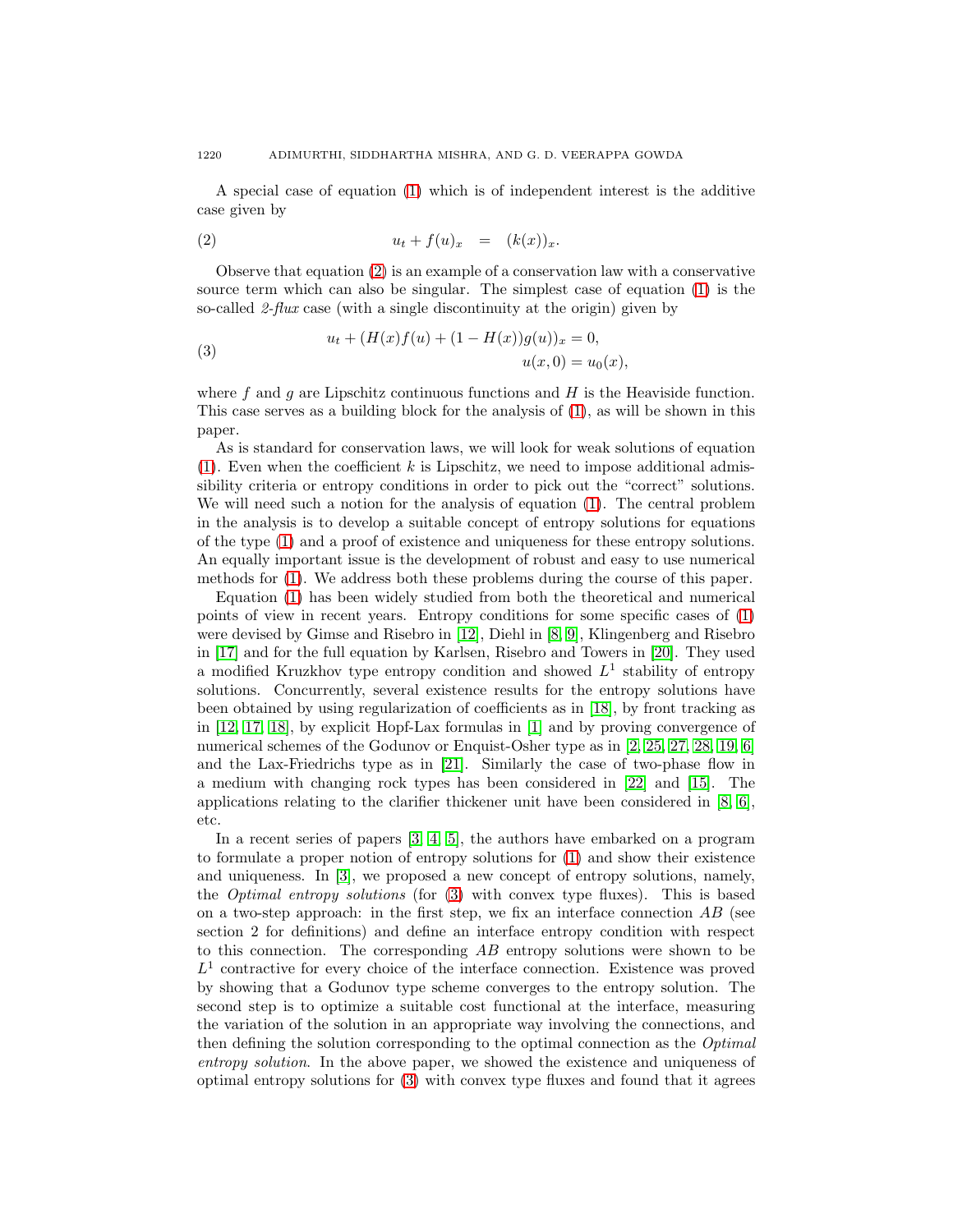with entropy solutions developed in  $[1]$  and  $[22]$ . In  $[4]$ , we considered a changingsign case and developed another notion of generalized entropy solutions (based on generalized Rankine-Hugoniot conditions at the interface). In [\[5\]](#page-22-10), we treated the case of fluxes having more than one extrema and completed the study of [\(3\)](#page-1-1).

We had remarked in the above papers that we will use the analysis developed for [\(3\)](#page-1-1) as building blocks for treating [\(1\)](#page-0-0), and we proceed to do so in this paper. The aim of this paper is two-fold: first, to extend the entropy framework of [\[3,](#page-22-8) [5\]](#page-22-10) to the more general case of equation [\(1\)](#page-0-0) and show that the entropy solutions exist and are unique. The second aim is to develop and analyze efficient numerical methods for [\(1\)](#page-0-0), including the key case of conservation laws with singular source terms given by [\(2\)](#page-1-0).

The entropy framework of this paper is very general, does not impose extra crossing conditions (see [\[20\]](#page-23-5)) and agrees with the physically observed solutions for flows in heterogenous porous media. The numerical methods developed in this paper are of the aligned discretization type. For the particular case of conservative source terms (and convex fluxes), an aligned discretization based Godunov type scheme was developed for [\(2\)](#page-1-0) by Greenberg et al in [\[10\]](#page-22-11). This scheme was shown to work very well on test cases in [\[10\]](#page-22-11) and was reported to be better than staggered grid schemes in [\[28\]](#page-23-9). A proof of convergence of this scheme will be of independent interest. Godunov type schemes are much simpler to implement as compared to the front tracking method and show better resolution than the staggered schemes as pointed out in [\[28\]](#page-23-9).

We have organized this paper as follows. In section 2, we propose the entropy framework for [\(1\)](#page-0-0) and show that the entropy solutions are stable. We describe Godunov type schemes in section 3 and carry out the convergence analysis in section 4. Optimal entropy solutions are described in section 5. In section 6, we present the results of numerical experiments with different schemes.

# 2. Entropy framework

To start with, we specify the hypothesis on the fluxes and the coefficient  $k$ .

Let  $-\infty < s < S < +\infty$  and  $I = [s, S]$  be the domain of definition of the fluxes. We have the following hypotheses on the coefficient.

 $(k_1):$  k is piecewise smooth (say Lipschitz) on R and has finitely many discontinuities at the points  $\{a_m\}$  with  $m = 1, 2, \ldots, M$ . We will use the convention that  $a_0 =$  $-\infty$  and  $a_{M+1} = \infty$ . Furthermore,  $k'(x)$  is bounded in  $D = \mathbb{R} \setminus \{a_m\}_{m=1,2,\ldots,M}$ .

 $(k_2)$ :  $TV_x(k) < \infty$ .

A special case for k with the above hypotheses is when  $k$  is piecewise constant. Next, we have the following hypotheses on the flux  $f$ .

 $(f_1)$ : f is smooth in both k and u. In fact, we need f to be  $C^{1,1}$  in the k variable and Lipschitz in the u variable.

 $(f_2)$ :  $f(k_1, s) = f(k_2, s)$  and  $f(k_1, S) = f(k_2, S)$   $\forall k_1, k_2 \in \mathbb{R}$ .

 $(f_3)$ :  $\forall k \in \mathbb{R}$ , the function  $u \to f(k, u)$  has exactly one minimum (resp. maximum) and no maxima (resp. minima) in  $[s, S]$ .

The hypothesis  $f_3$  can be generalized to the following:

 $(f_3)$ :  $\forall k \in \mathbb{R}$ , the function  $u \to f(k, u)$  has finitely many extrema in [s, S].

We remark that  $(f_2)$  is sufficient to obtain  $L^{\infty}$  bounds on the solution and we can relax it in several cases; see [\[28,](#page-23-9) [10\]](#page-22-11) and [\[3\]](#page-22-8). For simplicity, we analyze [\(1\)](#page-0-0) with  $(f_3)$  although all the results carry over to the more general class of fluxes in  $(\overline{f}_3)$ .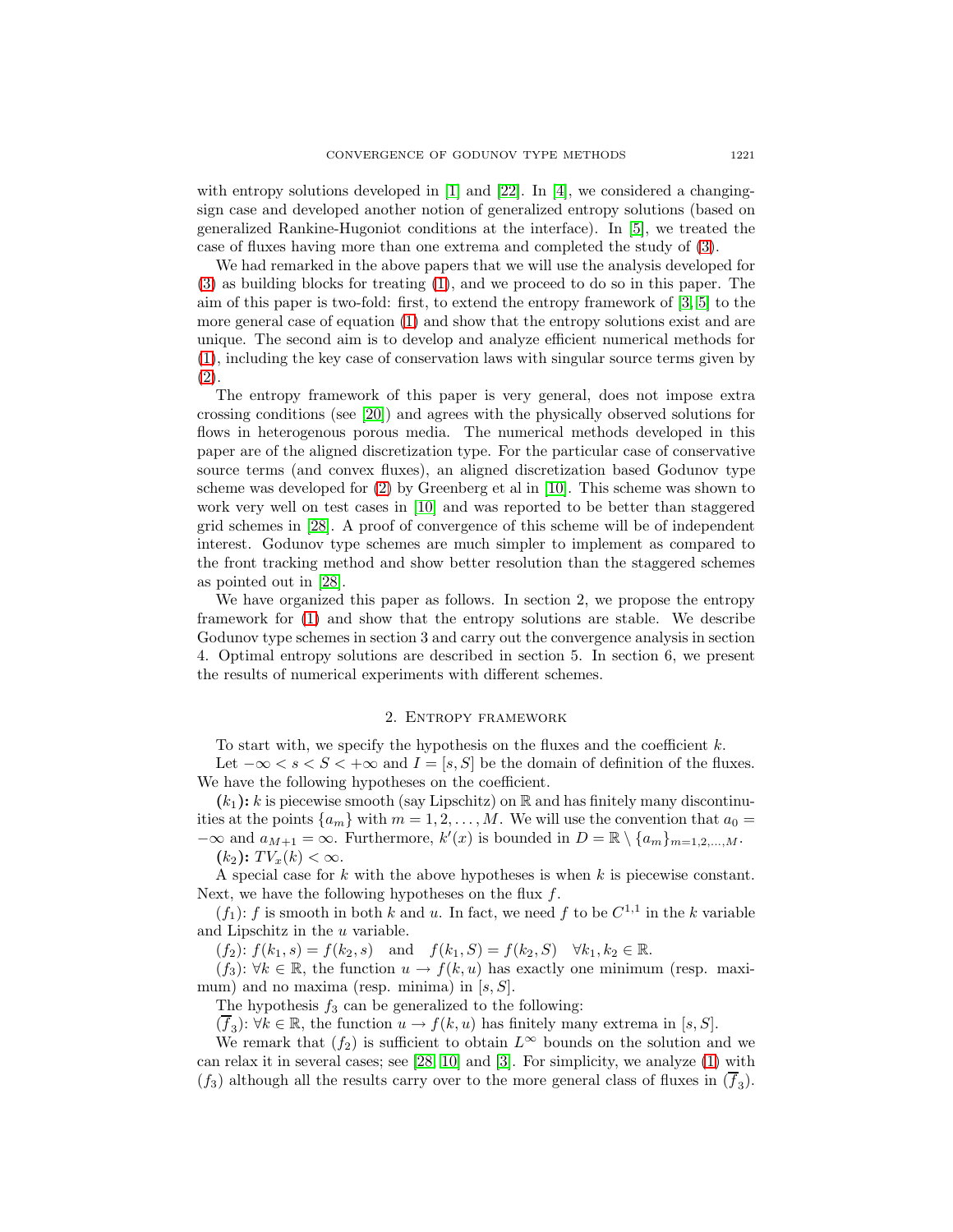The shape of fluxes with the above hypotheses is shown in Figure 1. Note that the fluxes are allowed to intersect in the interior in an arbitrary manner and can violate the "crossing condition" of [\[20\]](#page-23-5).



Possible flux shapes of two adjacent fluxes

Figure 1. Adjacent flux shapes

**Definition 2.1.** Weak Solution:  $u \in L^{\infty}(\mathbb{R} \times \mathbb{R}_{+})$  is said to be a weak solution of equation [\(1\)](#page-0-0) if  $\forall \varphi \in C_c^{\infty}(\mathbb{R} \times \overline{\mathbb{R}}_+)$ , we have that

<span id="page-3-0"></span>(4) 
$$
\int_{\mathbb{R}_+} \int_{\mathbb{R}} (u \varphi_t + f(k(x), u) \varphi_x) dx dt + \int_{\mathbb{R}} \varphi(0, x) u_0(x) dx = 0.
$$

As remarked, we need to impose further admissibility criteria or entropy conditions. Following [\[3\]](#page-22-8), we start with defining entropy conditions that hold away from the points of discontinuity of  $k$ . We will use the standard Kruzkhov entropy conditions. Denote the set  $D = \mathbb{R} \setminus \{a_m\}, m = 1, 2, \cdots, M$  that is, the set where the coefficient  $k$  is smooth. Then we have

**Definition 2.2.** Interior Entropy Condition:  $u \in L^{\infty}(\mathbb{R} \times \mathbb{R}_{+})$  is said to satisfy the interior entropy condition provided that  $\forall 0 \leq \varphi \in C_c^{\infty}(D \times \mathbb{R}_+)$ , we have that  $\forall c \in \mathbb{R},$ 

<span id="page-3-1"></span>(5) 
$$
\int_{\mathbb{R}_+} \int_{\mathbb{R}} (|u - c| \varphi_t + sign(u - c)(f(k(x), u) - f(k(x), c))) \varphi_x dx dt - \int_{\mathbb{R}_+} \int_{\mathbb{R}} sign(u - c)(f(k(x), c))_x \varphi) dx dt \ge 0.
$$

Note that as k is smooth in D and  $\varphi$  has compact support contained in  $D \times \mathbb{R}_+$ ,  $k_x$  exists and the above expression makes sense. Interior entropy conditions are not enough to obtain uniqueness, and we need to impose further jump conditions at the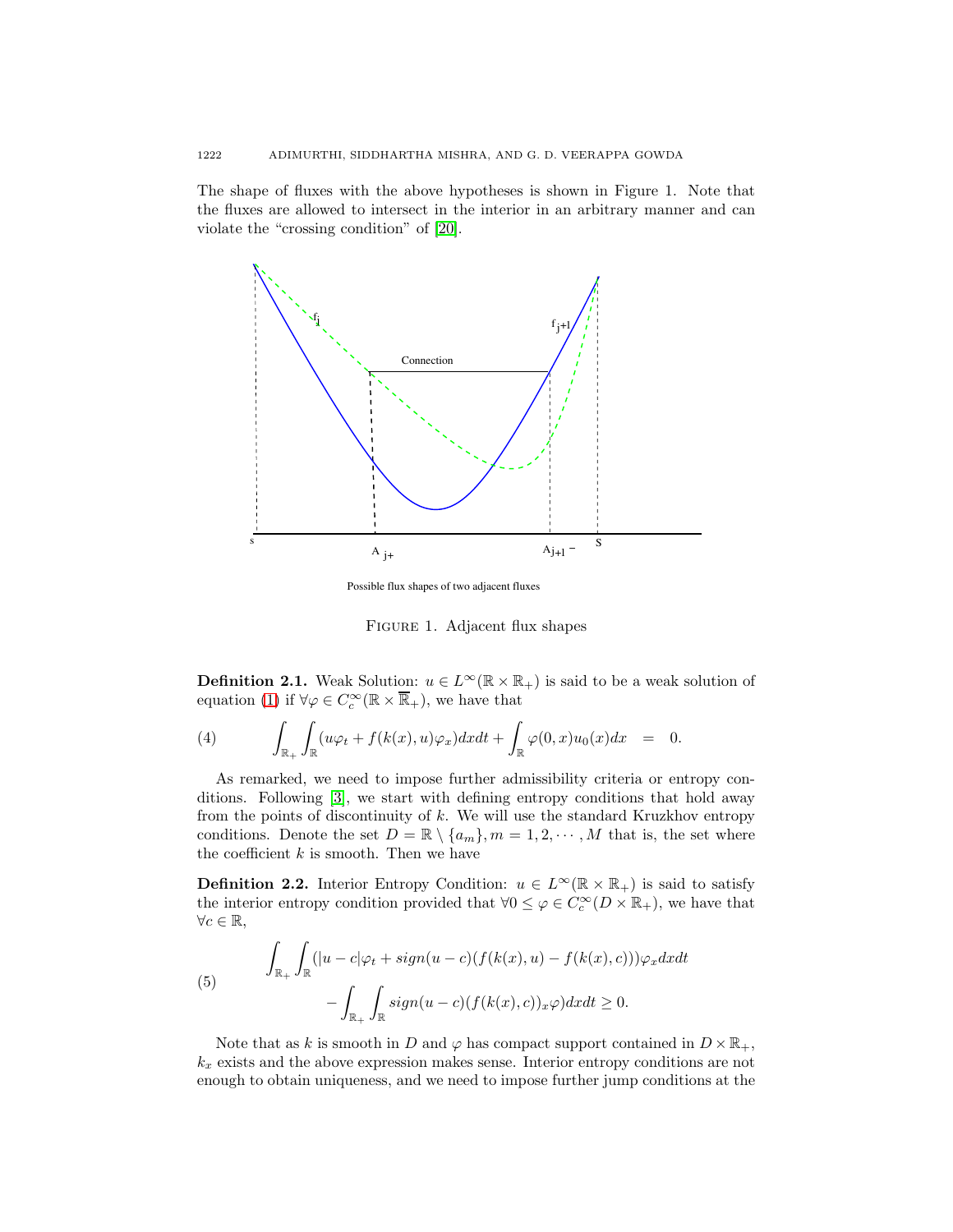discontinuities of  $k$ . As in  $[3]$ , we use the concept of interface connection defined below. Let  $a, b, c, d \in \mathbb{R}$ ,  $f, g$  be two smooth functions and denote

<span id="page-4-0"></span>(6)  $I_{ab}(c, d, q, f) = sign(c - a)(q(c) - q(a)) - sign(d - b)(f(d) - f(b)).$ 

Denote  $f_m^{\pm} = f(k(a_m^{\pm}, .)$ . By the hypothesis  $(f_3)$ , for every m, the fluxes  $f_m^{\pm}$  are of the convex type and have exactly one minimum at  $\theta_m^{\pm}$ . For every  $m = 1, 2, \dots, M$ , the mth interface connection is defined as

**Definition 2.3.** Interface Connection: For a given  $m = 1, 2, \dots, M$ , let  $(A_m^-, A_m^+)$  $\in$  [s, S] be defined as the mth interface connection if the following hold:

- 1.  $f_m^-(A_m^-) = f_m^+(A_m^+);$
- 2.  $A_m^- \in [s, \theta_m^-]$  and  $A_m^+ \in [\theta_m^+, S]$ .

**Definition 2.4.** Interface Connection Vector: The vector pair  $(A_-, A_+)$  such that  $A_{\pm} = (A_1^{\pm}, A_2^{\pm}, \cdots, A_M^{\pm})$  is defined to be the interface connection vector if for every  $m = 1, 2, \cdots, M, (A_m^-, A_m^+)$  is an interface connection.

We use  $A_{+} = (A_{-}, A_{+})$  to denote a connection henceforth. Some examples of connections are shown in Figure 1. Unlike in [\[3\]](#page-22-8), the interface connection vector here is a vector pair as each point of discontinuity of the coefficient contributes a component to this vector. Define the interface entropy condition as

**Definition 2.5.** Interface Entropy Condition: For a given interface connection vector  $A_{\pm} = (A_-, A_+)$ , a function  $u \in L^{\infty}(\mathbb{R} \times \mathbb{R}_+)$  satisfies the interface entropy condition provided that the following holds:

1. ∀x, t,  $u(x+, t)$ ,  $u(x-, t)$  exists.

2. For each  $m = 1, 2, \cdots, M$ , consider the corresponding trace fluxes  $f_m^{\pm}$  and the connection component  $(A_m^-, A_m^+)$ . Then the following holds:

<span id="page-4-1"></span>(7) 
$$
I_{A_m^-,A_m^+}(u(a_m^-,t),u(a_m^+,t),f_m^-,f_m^+) \ge 0 \quad \text{a.e.} \quad t,
$$

where  $I$  is defined as in  $(6)$ .

The entropy solutions corresponding to each connection vector are defined as

**Definition 2.6.**  $A_{\pm}$ -Entropy Solution: A function  $u \in L^{\infty}(\mathbb{R} \times \mathbb{R}_{+})$  is defined to be an  $A_{\pm}$ -entropy solution of [\(1\)](#page-0-0) for a given interface connection vector  $A_{\pm}$  provided that the following holds:

- 1.  $u$  is a weak solution of  $(1)$ , i.e., it satisfies  $(4)$ ;
- 2. u satisfies the interior entropy condition [\(5\)](#page-3-1);

3. u satisfies the interface entropy condition [\(7\)](#page-4-1) corresponding to the interface connection vector  $A_{+}$ .

The above concept of entropy solutions is analogous to the one introduced for the two-flux problem [\(3\)](#page-1-1) in [\[3\]](#page-22-8), the only difference being that the interior entropy condition has one extra term in [\(5\)](#page-3-1) and the interface entropy condition has to take into account the contribution from each point of discontinuity of  $k$  and hence is a vector with M components. We have the following stability result.

**Theorem 2.1.** For any given choice of the interface connection vector  $A_{\pm}$ , let u and v be two  $A_{\pm}$  entropy solutions corresponding to the initial data  $u_0$  and  $v_0$ , respectively; then we have the following estimate:

(8) 
$$
\int_{-\infty}^{+\infty} |u(x,t) - v(x,t)| dx \leq C \int_{-\infty}^{+\infty} |u_0(x) - v_0(x)| dx.
$$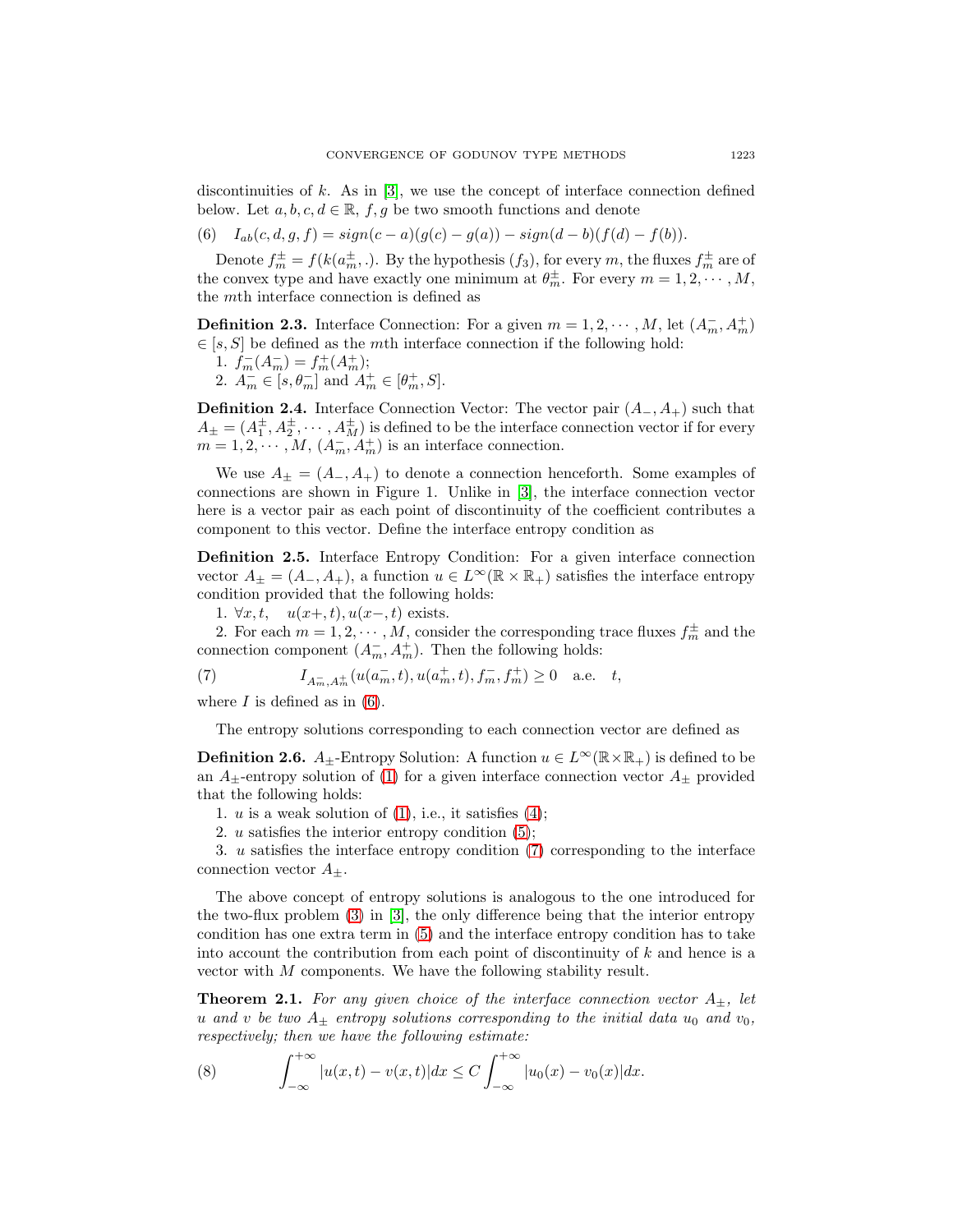Furthermore, if  $u_0 \equiv v_0$ , then  $u \equiv v$  and the  $A_{\pm}$  entropy solution is unique. The constant  $C$  depends on the derivative of k in the smooth parts of the domain and if k is piecewise constant, then  $C = 1$  and the solutions are contractive in  $L<sup>1</sup>$ .

Proof. The proof will be a consequence of the now standard doubling of variables argument first introduced by Kruzkhov in [\[16\]](#page-23-0); see [\[20\]](#page-23-5) and the following crucial comparison lemma.

<span id="page-5-2"></span>**Lemma 2.1.** For any given connection  $A_+$ , let both u, v satisfy the interface entropy condition. Then for every  $m = 1, 2, \cdots, M$  and for almost every  $t > 0$ , we have that

(9) 
$$
I_m(t) = sign(u(a_m^-, t) - v(a_m^-, t))(f_m^-(u(a_m^-, t)) - f_m^-(v(a_m^+, t)))
$$

$$
- sign(u(a_m^+, t) - v(a_m^+, t))(f_m^+(u(a_m^+, t)) - f_m^+(v(a_m^+, t)))
$$

$$
\geq 0.
$$

*Proof.* For any fixed m, the above lemma is just a restatement of Lemma 3.2 of [\[3\]](#page-22-8), where we have presented a detailed proof. The above inequality is a consequence of the interface entropy condition  $(7)$ .

Next, we sketch the proof of the theorem below. Since it follows more or less on the lines of the proof of Theorem 2.1 in Karlsen, Risebro and Towers ([\[20\]](#page-23-5)), we will just give the steps and refer the reader to the above reference for details.

Step 1: First take the test functions  $0 \leq \varphi \in C_c^{\infty}(D \times \mathbb{R}_+)$  and use a standard doubling of variables argument as in [\[16,](#page-23-0) [20,](#page-23-5) Appendix A.1] and the interior entropy condition [\(5\)](#page-3-1) to obtain the following inequality:

<span id="page-5-0"></span>(10) 
$$
\int_0^\infty \int_{-\infty}^\infty (|u - v|\varphi_t + sign(u - v)(f(k, u) - f(k, v))\varphi_x) dx dt
$$

$$
\leq C \int_0^\infty \int_{-\infty}^\infty |u - v|\varphi.
$$

Step 2: Next we have to relax the assumption that  $\varphi$  has support away from the discontinuities of k. For that we use the following cut-off function (as in  $[20]$ ):

(11) 
$$
\mu_h(x) = \begin{cases} \frac{1}{h}(x+2h), & x \in [-2h, -h], \\ 1, & x \in [-h, h], \\ \frac{1}{h}(2h-x), & x \in [h, 2h], \\ 0, & |x| \ge 2h. \end{cases}
$$

Then we define  $\Psi_h = 1 - \sum_{n=1}^{M}$  $\sum_{m=1}^{\infty} \mu_h(x-a_m)$  and note that  $\forall \varphi \in C_c^{\infty}(\mathbb{R})$ . The function  $\varphi\Psi_h$  is an admissible test function in [\(10\)](#page-5-0) and, by substituting it in the above inequality and by suitable integration by parts (as in [\[20\]](#page-23-5)), we get that

<span id="page-5-1"></span>(12)  
\n
$$
\int_0^\infty \int_{-\infty}^\infty (|u - v| \varphi_t \Psi_h dx dt + \int_0^\infty \int_{-\infty}^\infty sign(u - v)(f(k, u) - f(k, v)) \Psi_h \varphi_x) dx dt + \int_0^\infty \int_{-\infty}^\infty sign(u - v)(f(k, u) - f(k, v)) \Psi'_h \varphi dx dt
$$
\n
$$
\leq C \int_0^\infty \int_{-\infty}^\infty |u - v| \varphi \Psi_h dx dt.
$$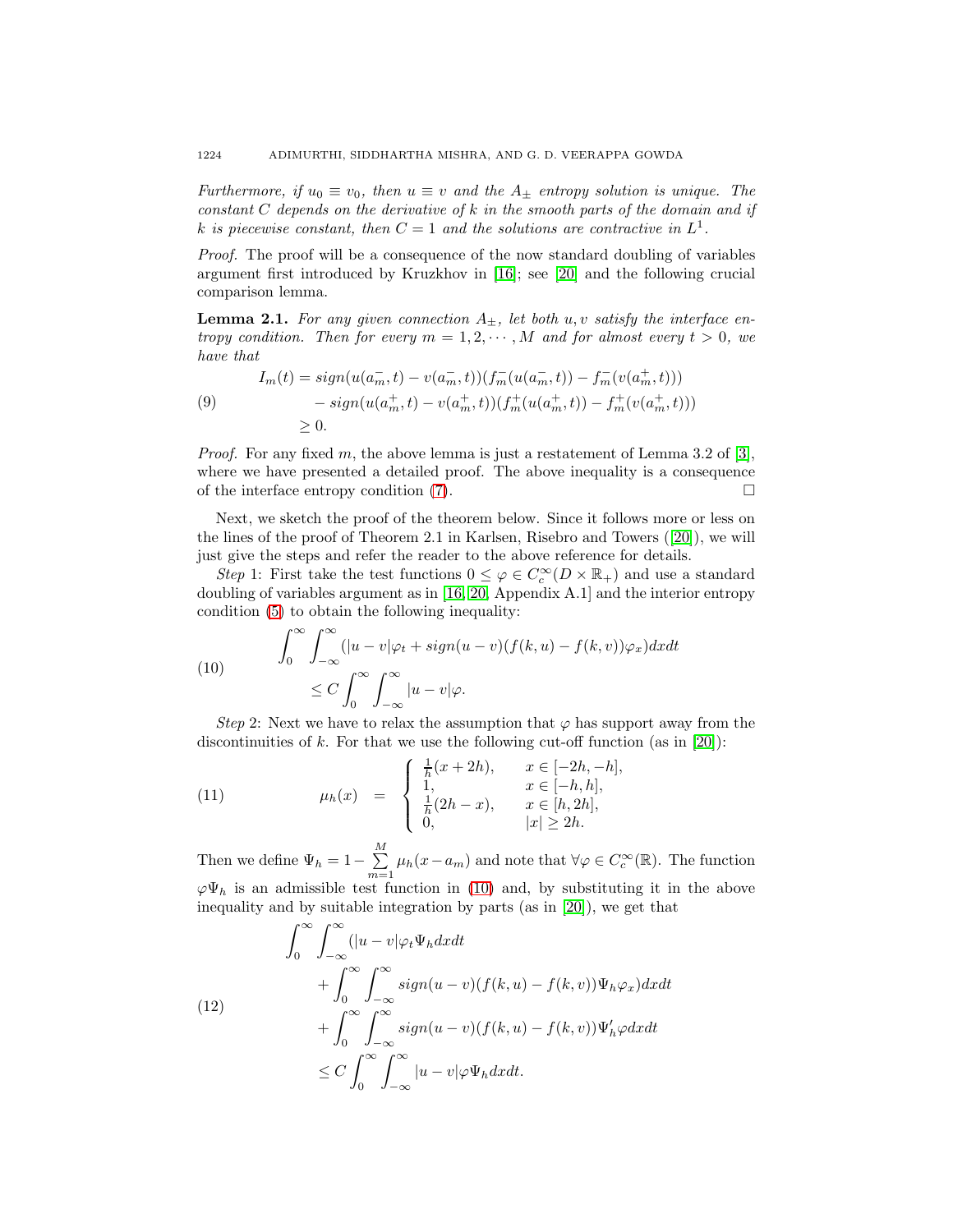Now by using the fact that  $\Psi_h \to 1$  in  $L^1$  as  $h \to 0$  and by computing the derivatives of the function  $\mu_h$ , we get that [\(12\)](#page-5-1) reduces to

(13)  
\n
$$
\int_0^\infty \int_{-\infty}^\infty |u - v| \varphi_t dx dt
$$
\n
$$
+ \int_0^\infty \int_{-\infty}^\infty sign(u - v)(f(k, u) - f(k, v)) \varphi_x dx dt
$$
\n
$$
+ \int_0^\infty \sum_{m=1}^M I_m(t) \varphi(0, t) dt \le C \int_0^\infty \int_{-\infty}^\infty |u - v| \varphi dx dt.
$$

Now by using Lemma [2.1,](#page-5-2) for each m we get that for all test functions  $0 \leq \varphi \in$  $C_c^{\infty}(\mathbb{R} \times \mathbb{R}_+),$  the following inequality holds:

<span id="page-6-0"></span>
$$
\int_0^\infty \int_{-\infty}^\infty (|u-v|\varphi_t + sign(u-v)(f(k,u) - f(k,v))\varphi_x) dx dt \le C \int_0^\infty \int_{-\infty}^\infty |u-v|\varphi,
$$

thus concluding step 2. Note the key role played by the sign of the  $I_m(t)$ 's (Lemma [2.1](#page-5-2) in the above argument) and the crucial part played by the interface entropy condition in that argument. The fact that we use pointwise interface entropy con-ditions [\(7\)](#page-4-1) allows us to control the sign of  $I_m(t)$  irrespective of whether the fluxes satisfy the "crossing condition" of [\[20\]](#page-23-5) or not.

Step 3: Once we have the estimate [\(14\)](#page-6-0) for all test functions, we use the standard argument of Kruzkhov ([\[16\]](#page-23-0)) of integrating over the cone in order to deduce that

(14) 
$$
\int_{-\infty}^{+\infty} |u(x,t) - v(x,t)| dx \le C \int_{-\infty}^{+\infty} |u_0(x) - v_0(x)| dx,
$$
 thus proving the theorem.

It is easy to see that the constant  $C$  is equal to 1 when  $k$  is piecewise constant, and then we see that for each choice of connection  $A_{\pm}$ , the solutions form an  $L^1$  contractive semigroup; otherwise we only get  $L^1$  stability. So, for infinitely many classes of connections, we get a stability result in each class and extend the uniqueness results for the two-flux problem [\(3\)](#page-1-1) to the more general case of [\(1\)](#page-0-0).

# 3. Numerical schemes

In this section, we describe two numerical schemes of the Godunov finite volume type for [\(1\)](#page-0-0). In order to do so, we start with some definitions.

Let  $h \in Lip[s, S]$ . Then the standard Godunov flux (see [\[13\]](#page-22-12)) is given by

(15) 
$$
H(a,b) = \begin{cases} \min_{\theta \in [a,b]} h(\theta) & \text{if } a \leq b, \\ \max_{\theta \in [b,a]} h(\theta) & \text{if } a \geq b. \end{cases}
$$

Let  $h^-, h^+ \in [s, S]$  be two functions such that they have exactly one minimum and no maxima in [s, S], and let  $\theta^{-}$ ,  $\theta^{+}$  be the corresponding minima of the fluxes. Then define

**Definition 3.1.** Standard Interface Godunov flux: The standard interface Godunov flux is defined as

<span id="page-6-1"></span>(16) 
$$
H^{-,+}(a,b) = \max\{H^-(a,\theta^-), H^+(\theta^+,b)\}.
$$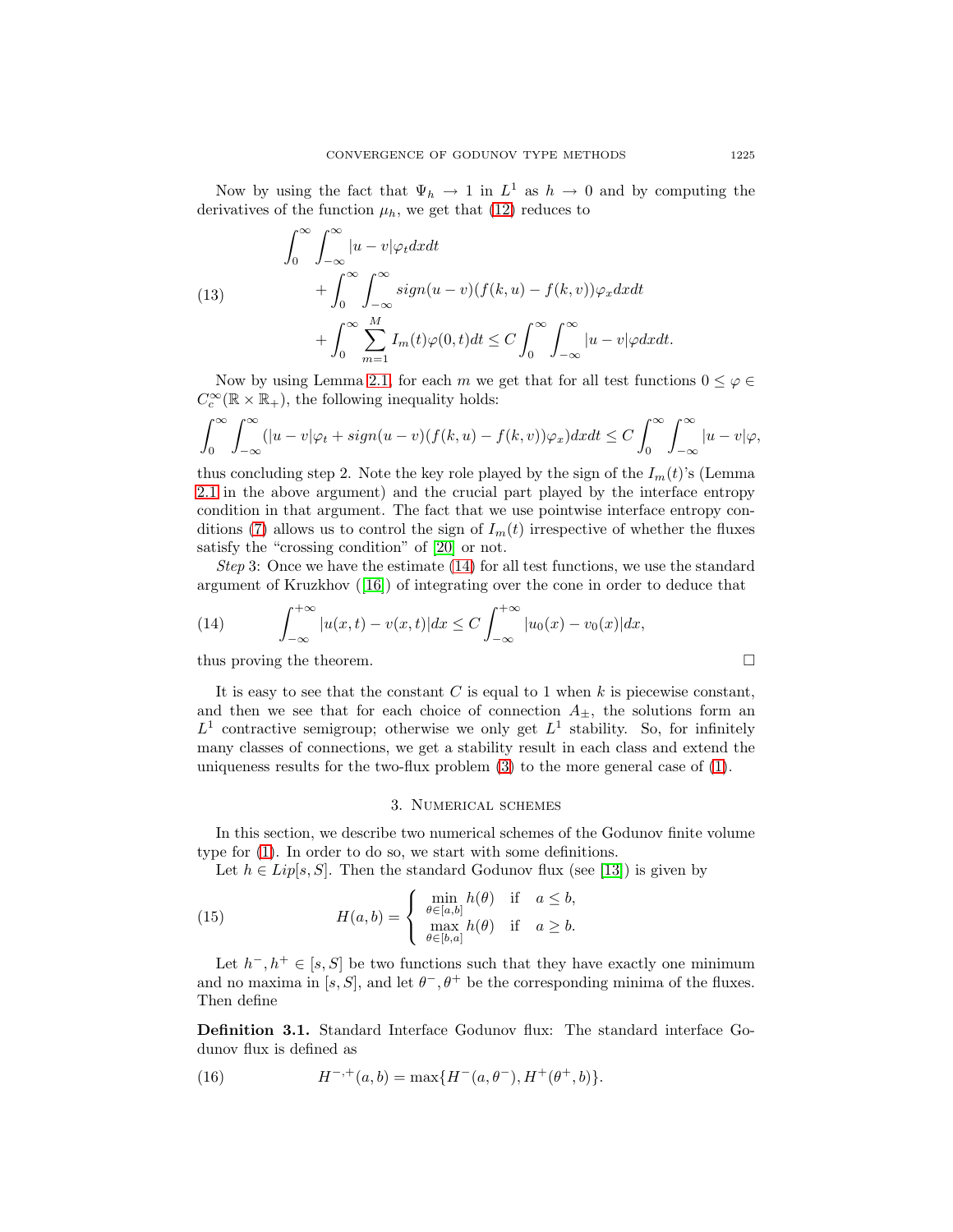Similarly for a fixed connection  $(B^-, B^+)$  (for definition, see section 2) corresponding to the fluxes  $(f^-, f^+)$ , define

<span id="page-7-0"></span>**Definition 3.2.**  $B^{\pm}$ -Interface Godunov Flux: The  $B^{\pm}$ -interface Godunov flux is defined by

(17) 
$$
H_B^{-, +}(a, b) = \max\{H^-(a, B^-), H^+(B^+, b)\},\
$$

where  $H^-, H^+$  are the standard Godunov fluxes corresponding to the functions  $h^-$  and  $h^+$ , respectively. Observe that  $H^{-, +} = H^{-, +}_\theta$ . In [\[3\]](#page-22-8), the above fluxes were shown to be Lipschitz continuous in both variables, nondecreasing in the first variable and nonincreasing in the second variable. The interface fluxes are not consistent, i.e.,  $H^{-, +}(a, a)$  need not be equal to either  $h^{-}(a)$  or  $h^{+}(a)$ .

We start with the description of the different numerical schemes,

**Scheme I.** Fix the set of discontinuities of  $k = \{a_m\}$  with  $m = 1, 2, \dots, M$ , and discretize  $[a_m, a_{m+1}]$  (with  $a_0 = -\infty$  and  $a_{M+1} = +\infty$  by convention) uniformly with mesh size  $h_m$ . Let  $\overline{h} = \max_m h_m$  and  $\underline{h} = \min_m h_m$ . For simplicity in the notation, we assume that  $\overline{h} = h = h$  and work with the same mesh size h. (This implicitly assumes that the distance between the discontinuities  $a_m$  is constant. It will be clear from the proofs that the nonuniform mesh size does not create any extra problems in the convergence analysis.) Denote the mesh points as  $x_{j-1/2}$ ,  $j \in \mathbb{Z}$ with the convention that  $x_{j_m-1/2} = a_m$ . Also denote  $x_j = 0.5(x_{j-1/2} + x_{j+1/2})$ as the midpoints of each cell. We discretize time uniformly with time step  $\Delta t$  and denote the time mesh points as  $t_n = n\Delta t$ . We restrict the size of the time step by a CFL condition. Let  $\lambda = \frac{\Delta t}{h}$ ,

$$
2\lambda \overline{M} \le 1,
$$

where  $\overline{M} = \max_{u \in I, k \in \mathbb{R}} Lip(f_u(k, u))$ . The initial data and the coefficient are discretized as

$$
u_j^0 = \frac{1}{h} \int_{x_{j-1/2}}^{x_{j+1/2}} u_0(x) dx, \qquad k_j = \begin{cases} k(x_j) & \text{if } x_{j-1/2} \le x < x_{j+1/2}, \\ k(a_m^+) & \text{if } x_{j_m-1/2} \le x < x_{j_m+1/2}, \\ k(a_m^-) & \text{if } x_{j_m-3/2} \le x < x_{j_m-1/2}. \end{cases}
$$

The discretization of the data and the coeffcient above are aligned with each other. Define the corresponding fluxes at each cell-center as  $f_i(u) = f(k_i, u)$ . For a fixed  $h > 0$  the equation [\(1\)](#page-0-0) reduces to the following:

(18) 
$$
u_t + (f_j(u))_x = 0 \quad \text{if} \quad x_{j-1/2} < x < x_{j+1/2}.
$$

We define Godunov type fluxes at each cell-edge by solving Riemann problems corresponding to "locally" 2-flux problems and average along cells to obtain the finite volume scheme,

<span id="page-7-1"></span>
$$
(19)
$$

$$
u_j^{n+1} = \begin{cases} u_j^n - \lambda (F^{j,j+1}(u_j^n, u_{j+1}^n) - F^{j-1,j}(u_{j-1}^n, u_j^n)) & \text{if} \quad j_m < j \le j_{m+1} - 1, \\ u_j^n - \lambda (F^{j,j+1}(u_j^n, u_{j+1}^n) - F^{j-1,j}(u_{j-1}^n, u_j^n)) & \text{if} \quad j = j_m, \\ u_j^n - \lambda (F^{j,j+1}(u_j^n, u_{j+1}^n) - F^{j-1,j}(u_{j-1}^n, u_j^n)) & \text{if} \quad j = j_{m+1} - 1, \end{cases}
$$

where  $F^{j,j+1}$  is the standard Godunov interface flux [\(16\)](#page-6-1) corresponding to the fluxes  $f_j$  and  $f_{j+1}$  and  $F_{A_m^{\pm}}^{j-1,j}$  is the  $A_m^{\pm}$ -interface Godunov flux [\(17\)](#page-7-0) corresponding to the fluxes  $f_m^{\pm}$ . Thus we use the standard Godunov flux away from the discontinuities of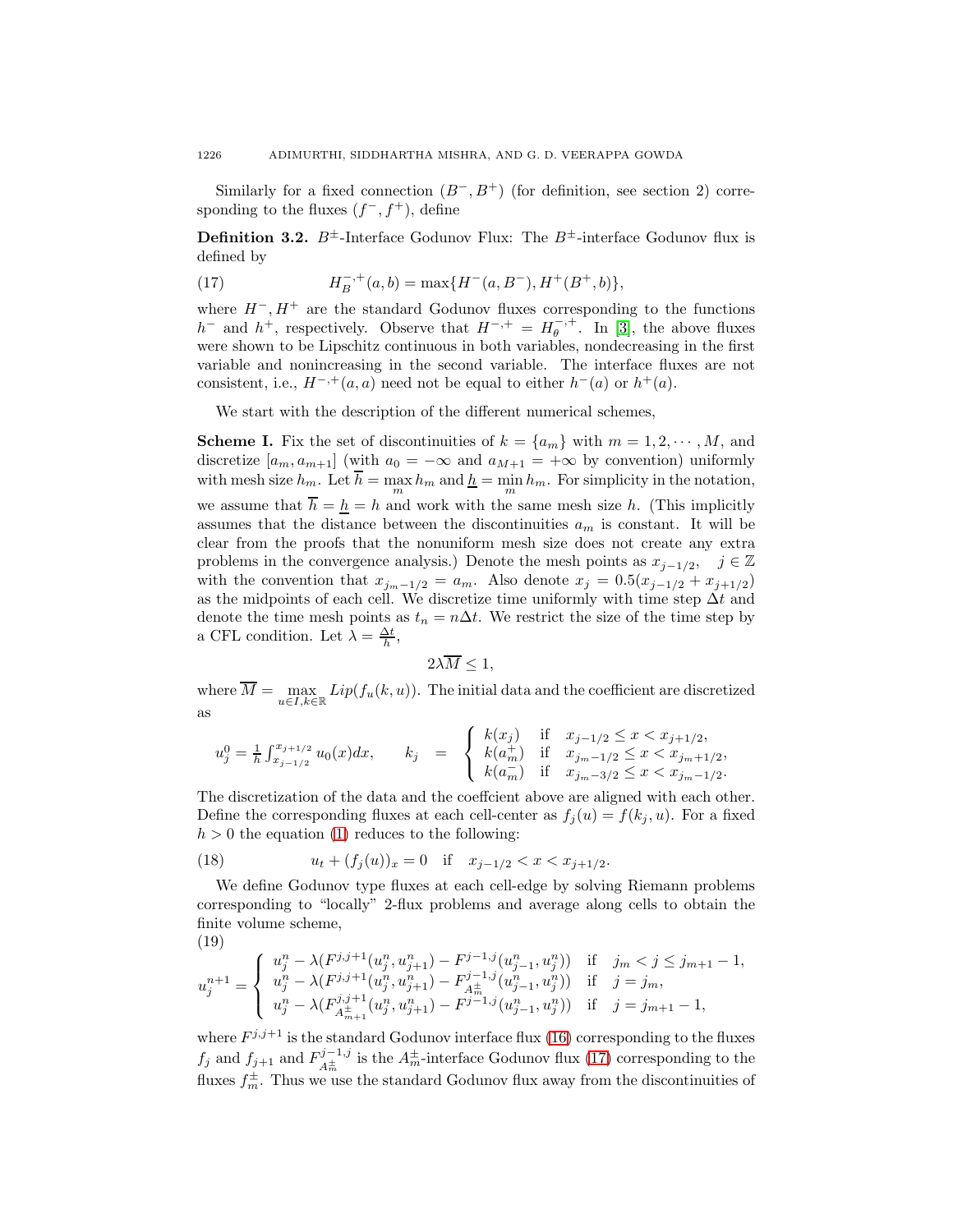k and, at the discontinuities  $a_m$ , we replace it with the  $A_m^{\pm}$ -interface flux in order to obtain consistency with the interface entropy condition. The main differences between [\(19\)](#page-7-1) and the aligned scheme proposed in [\[10\]](#page-22-11) are the treatment of a general (not necessarily additive) coefficient, explicit formulas for the interface fluxes and special treatment of the discontinuities of  $k$  to obtain consistency with the interface entropy condition. Corresponding piecewise constant functions for the scheme are defined as

<span id="page-8-1"></span>(20) 
$$
u_h(x,t) = u_j^n
$$
 if  $(x,t) \in [x_{j-1/2}, x_{j+1/2}) \times [n\Delta t, (n+1)\Delta t).$ 

It is shown that the total variation of Scheme **I** (in terms of the singular mapping) is bounded and it satisfies the interior as well as interface entropy conditions. Unfortunately, we are unable to show that it converges as the interface fluxes are not consistent. A simple modification of this scheme leads to a convergent scheme described below.

**Scheme II.** In scheme **I**, the discretization of the coefficient k is aligned to that of the unknown. Another class of finite volume methods for [\(1\)](#page-0-0) are the schemes of Godunov or of Enquist-Osher type developed in [\[27,](#page-23-8) [28,](#page-23-9) [19\]](#page-23-10) that are based on staggering the discretizations of the coefficient and the unknown. This step results in simple schemes that have been shown to converge in several situations. But, as discussed in [\[28,](#page-23-9) [25,](#page-23-7) [15\]](#page-22-1), there are several situations where the aligned schemes perform better. Another disadvantage with the staggered schemes is that these schemes are not "entropy flexible", i.e., we cannot use them to generate  $A_{\pm}$  entropy solutions for any choice of the connection  $A_{\pm}$  (see [\[3\]](#page-22-8) for examples). Our objective is to design a scheme that is easy to use, converges and is entropy consistent. Away from the discontinuities, we demand that the solution satisfy the interior entropy condition [\(5\)](#page-3-1). Next, we describe an alternative scheme (Scheme **II**), where we combine an aligned discretization of the coefficient and the unknown at the points of discontinuity of  $k$  and stagger the discretization of the coefficient and the unknown away from the discontinuities. This mixed method allows us to use the advantages of both the approaches. As we stagger away from the discontinuities, the proof of consistency with the interior entropy condition is straightforward and, using a direct Riemann solver at the discontinuities, we can show consistency with the interface entropy condition and can generate any  $A_{\pm}$ -entropy solution for [\(1\)](#page-0-0). The use of a direct Riemann solver at the discontinuities also allows better numerical performance in some situations (discussed in section 6). Space and time are discretized exactly as in Scheme **I**, and we denote the mesh points as  $x_{j-1/2}$ . We use the same CFL condition and initialize using the averaging of initial data as in Scheme **I**. Let  $k_j$ ,  $f_j$ be as defined for Scheme **I**. Then we have the following scheme given by (21)

<span id="page-8-0"></span>
$$
w_j^{n+1} = \begin{cases} w_j^n - \lambda(F^j(w_j^n, w_{j+1}^n) - F^{j-1}(w_{j-1}^n, w_j^n)) & \text{if } j_m < j \le j_{m+1} - 1, \\ w_j^n - \lambda(F^j(w_j^n, w_{j+1}^n) - F^{j-1,j}_{A_m^+}(w_{j-1}^n, w_j^n)) & \text{if } j = j_m, \\ w_j^n - \lambda(F^{j,j+1}_{A_{m+1}^+}(w_j^n, w_{j+1}^n) - F^{j-1}(w_{j-1}^n, w_j^n)) & \text{if } j = j_{m+1} - 1, \end{cases}
$$

where  $F^j$  is the standard Godunov flux corresponding to the flux function  $f_j$  and  $F_{A_{m}^{\pm}}^{j,j+1}$  is the  $A_{m}^{\pm}$ -interface Godunov flux [\(17\)](#page-7-0) corresponding to the flux functions  $f_j$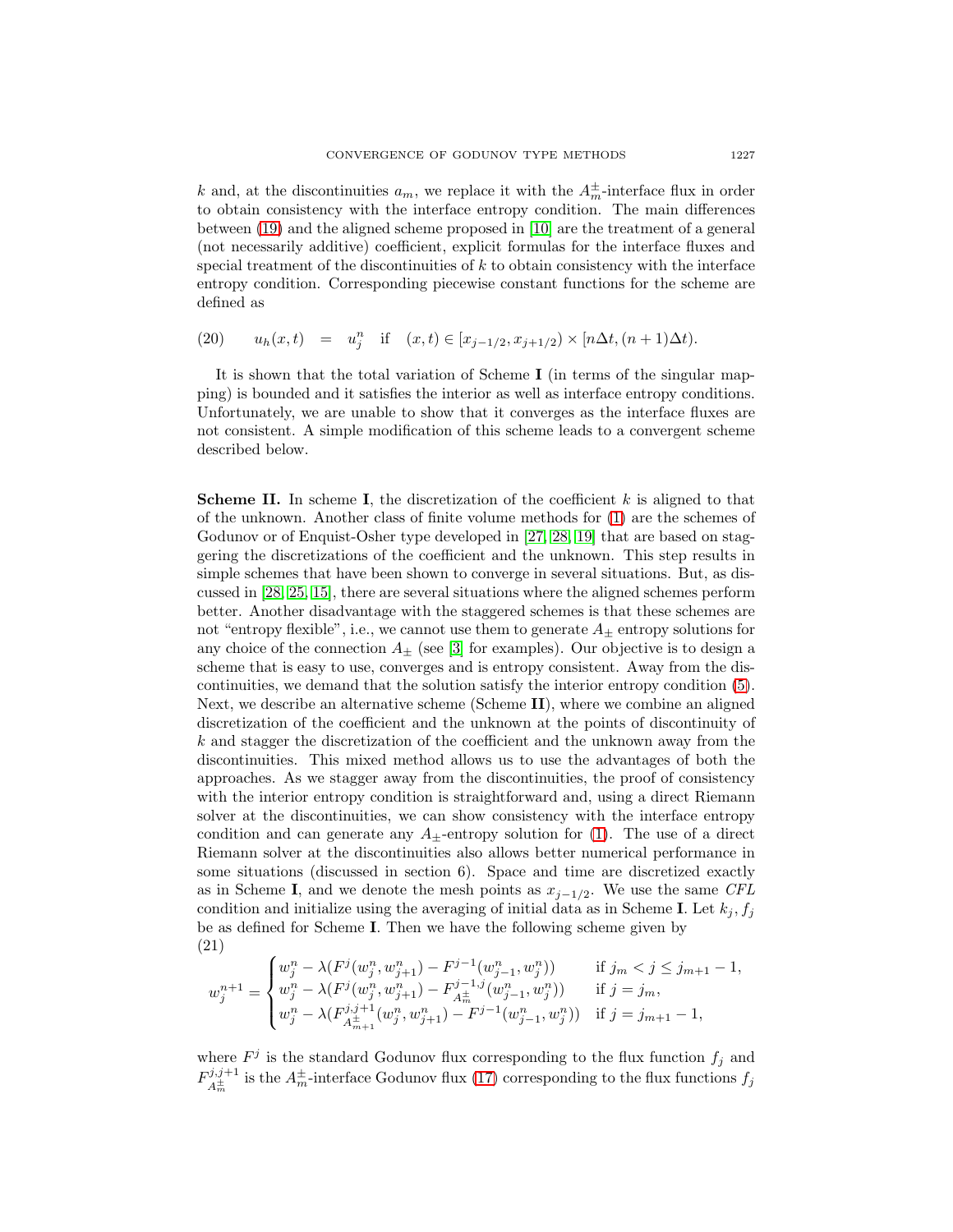and  $f_{i+1}$ . Scheme **II** is exactly like Scheme **I** except that away from the discontinuities  $a_m$ , the interface numerical fluxes are replaced by standard fluxes corresponding to the flux functions  $f_j$ . The fluxes  $F^j$  being standard fluxes are consistent. So we have inconsistent numerical fluxes only at the discontinuities. This crucial modification allows us to prove convergence and consistency with the interior entropy condition. We retain the  $A_m^{\pm}$ -interface fluxes at the discontinuities. This allows us to show interface entropy consistency and gives better numerical performance. Observe that if k is piecewise constant, then Scheme **II** coincides with Scheme **I**.

Another way of obtaining Scheme **II** is to stagger the coefficient k in  $(a_m, a_{m+1})$ and to align it with the unknown at  $a_m$ . This allows us to combine staggered discretization away from the discontinuities and aligned discretization at the discontinuities, thus enabling us to use the advantage of both approaches. We define the scheme functions as

<span id="page-9-0"></span>(22) 
$$
w_h(x,t) = w_j^n
$$
 if  $(x,t) \in [x_{j-1/2}, x_{j+1/2}) \times [n\Delta t, (n+1)\Delta t).$ 

We show that Scheme **II** converges and is entropy consistent in section 4 and report numerical experiments that compare the two schemes in section 6. Define the following estimators of the total variation of the scheme:

$$
N_1(f, k, u_0) = \sup_{h>0} \sum_{m=0}^{M+1} \sum_{j=j_m+1}^{j_{m+1}-2} |F^{j,j+1}(u_j^0, u_{j+1}^0) - F^{j-1,j}(u_{j-1}^0, u_j^0)|
$$
  
+  $|F^{j_m, j_m+1}(u_{j_m}^0, u_{j_m+1}^0) - F^{j_m-1, j_m}(u_{j_m-1}^0, u_{j_m}^0)|$   
+  $|F^{j_{m+1}-1, j_{m+1}}_{A^{\pm}_{m+1}}(u_{j_{m+1}-1}^0, u_{j_{m+1}}^0)$   
-  $F^{j_{m+1}-2, j_{m+1}-1}(u_{j_{m+1}-2}^0, u_{j_{m+1}-1}^0)|$ ,  

$$
N_3(f, k, w_0) = \sup_{h>0} \sum_{m=0}^{M+1} \sum_{j=j_m+1}^{j_{m+1}-2} |F^j(w_j^0, w_{j+1}^0) - F^{j-1}(w_{j-1}^0, w_j^0)|
$$
  
+  $|F^{j_m}(w_{j_m}^0, w_{j_m+1}^0) - F^{j_m-1, j_m}(w_{j_{m-1}}^0, w_{j_m}^0)|$   
+  $|F^{j_{m+1}-1, j_{m+1}}_{A^{\pm}_{m+1}}(w_{j_{m+1}-1}^0, w_{j_{m+1}}^0)$   
-  $F^{j_{m+1}-2}(w_{j_{m+1}-2}^0, w_{j_{m+1}-1}^0)|$ .

## 4. Convergence analysis

In this section, we carry out the convergence analysis of Schemes **I** and **II** that were described in section 3. We show that Scheme **II** converges to the entropy solution of [\(1\)](#page-0-0). This proves that for each choice of connection  $A_{\pm}$ , the  $A_{\pm}$ -entropy solutions exist and are unique. We also establish  $L^{\infty}$  and TV (measured in terms of a singular mapping) bounds.

We start with the following lemma for both schemes.

**Lemma 4.1.** Let  $u_j^n$  and  $w_j^n$  be defined by Schemes **I** and **II**, respectively, and let the CFL condition be satisfied. Then the following hold.

(i) The schemes **I** and **II** are monotone.

(ii) The schemes are discrete  $L^1$  contractive i.e., if  $u_0, \overline{u}_0 \in L^{\infty}(\mathbb{R}, [s, S])$  and if  ${u_j^n}, {\overline{u}_j^n}$  and  ${w_j^n}, {\overline{w}_j^n}$  are the corresponding solutions calculated by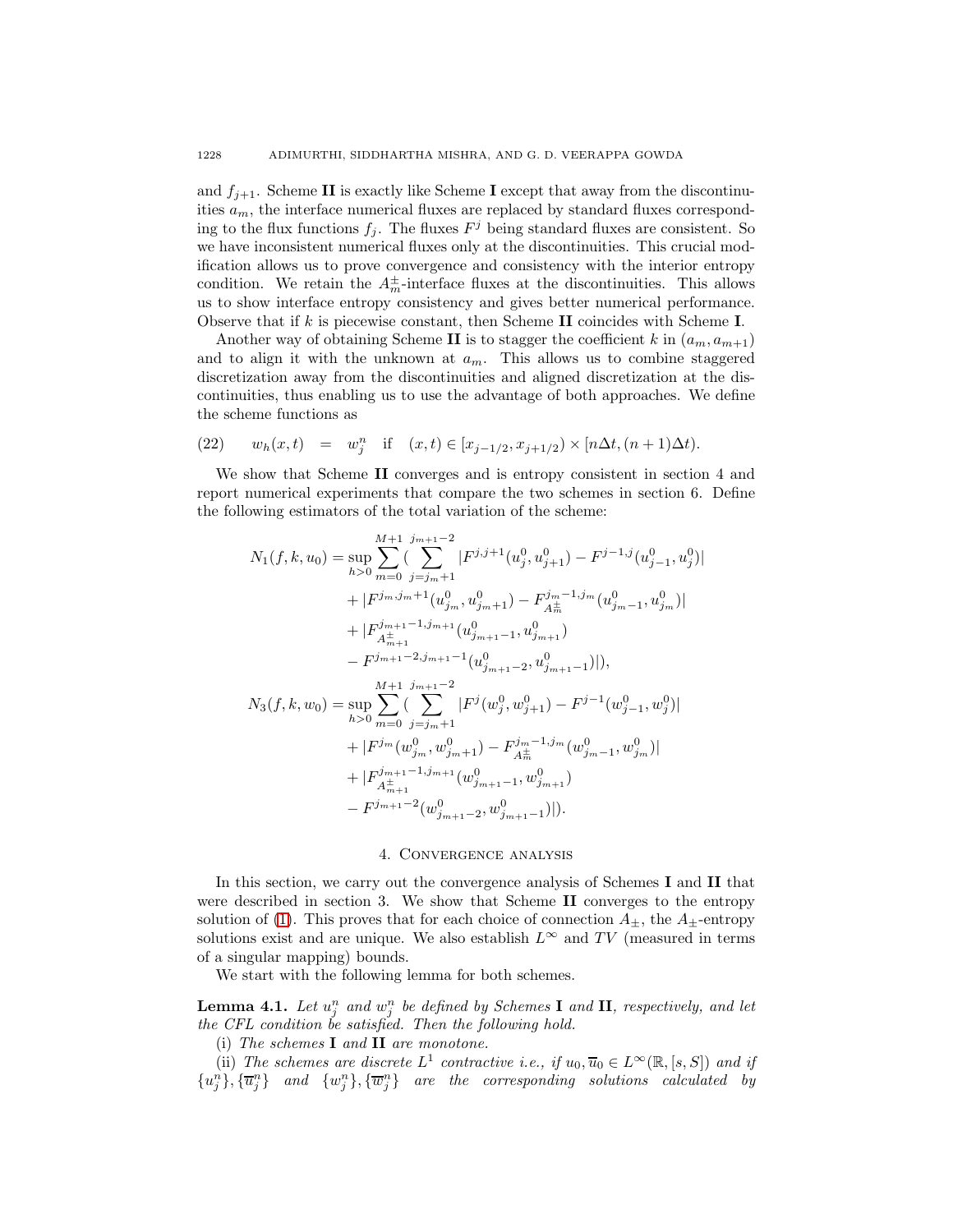Schemes **I** and **II**,  $2\lambda \overline{M} \leq 1$  and  $i_0 \leq j_0$ , then

(23) 
$$
\sum_{j} |u_j^{n+1} - u_j^{n}| \leq \sum_{j} |u_j^{n} - u_j^{n-1}|,
$$

$$
\sum_{j} |w_j^{n+1} - w_j^{n}| \leq \sum_{j} |w_j^{n} - w_j^{n-1}|.
$$

(iii) We have the following  $L^{\infty}$  bounds:

(24) 
$$
s \le \min\{u_j^n, w_j^n\} \le \max\{u_j^n, w_j^n\} \le S \quad \forall i, j \text{ and } \forall n.
$$

Proof. (i) follows directly from the fact that the schemes are in conservation form, the CFL condition and the fluxes across each cell being nondecreasing in the first variable and nonincreasing in the second variable. The proof is exactly as in the proof of Lemma 4.2 of [\[2\]](#page-22-7).

(ii) also follows as in the proof of Lemma 4.4 of [\[2\]](#page-22-7) from the monotonicity of the scheme and the Crandall-Tartar lemma.

(iii) is a consequence of the monotonicity of the scheme and the consistency of the interface fluxes at the endpoints  $s, S$  which give  $[s, S]$  as an invariant region for the schemes. The proof is exactly as the proof of Lemma 4.3 of [\[2\]](#page-22-7). In order to get the  $L^{\infty}$  bounds, we have used the condition that the fluxes intersect at the endpoints. This is a sufficient condition and can be relaxed considerably as in [\[10,](#page-22-11) [28\]](#page-23-9) and [\[4\]](#page-22-9).

The  $L^{\infty}$  bounds give that  $u_h \to u$ ,  $w_h \to w$  along subsequences as  $h \to 0$  in the weak-star topology of  $L^{\infty}$ , but this weak compactness is not enough to pass to the limit in the nonlinear term. For conservation laws with discontinuous coefficients, this is usually done by using a suitable singular mapping to transform the scheme and obtain bounds on the transformed scheme. Since we use a monotone singular mapping, we can invert it to obtain pointwise compactness, which allows us to pass to the limit in the nonlinear term. This program has been carried out for Enquist-Osher type schemes in [\[27,](#page-23-8) [28,](#page-23-9) [19\]](#page-23-10) and for Godunov type schemes for [\(3\)](#page-1-1) with convex fluxes in [\[2\]](#page-22-7), with sign changing coefficients in [\[25,](#page-23-7) [4\]](#page-22-9) and for general flux geometries in [\[5\]](#page-22-10). First, a very general "cell normalized variation inequality" is proved below.

Let  $k_j, f_j$  be as defined in section 3 and  $\{U_j\}, j \in \mathbb{Z}$  be a sequence of numbers in [s, S]. Let  $(A_j^+, A_{j+1}^-)$  be a connection corresponding to the fluxes  $f_j, f_{j+1}$ respectively. Then define

<span id="page-10-0"></span>
$$
z_j = \int_{A_j^+}^{U_j} |f_j'(\theta)| d\theta, \quad z_{j+1} = \int_{A_{j+1}^-}^{U_{j+1}} |f_{j+1}'(\theta)| d\theta.
$$

<span id="page-10-1"></span>**Lemma 4.2.** Let  $z_j, z_{j+1}$  be as defined above. Then the following holds:

(25) 
$$
-(z_j - z_{j+1})_{-} \leq |F^{j,j+1}(U_j, U_{j+1}) - F^{j+1,j+2}(U_{j+1}, U_{j+2})| + |F^{j,j+1}(U_j, U_{j+1}) - F^{j-1,j}(U_{j-1}, U_j)|,
$$

where  $F^{i,i+1}$ ,  $i = j-1, j, j+1$  is the interface Godunov flux corresponding to the fluxes  $f_i$  and  $f_{i+1}$  and  $(A_i^+, A_{i+1}^-)$ ,  $i = j-1, j, j+1$  is a connection corresponding to the fluxes  $f_i$  and  $f_{i+1}$ .

*Proof.* Observe that [\(25\)](#page-10-0) implies that the variation of the sequence  $U_i$  under the transformation given above across each cell is bounded by the variation of the fluxes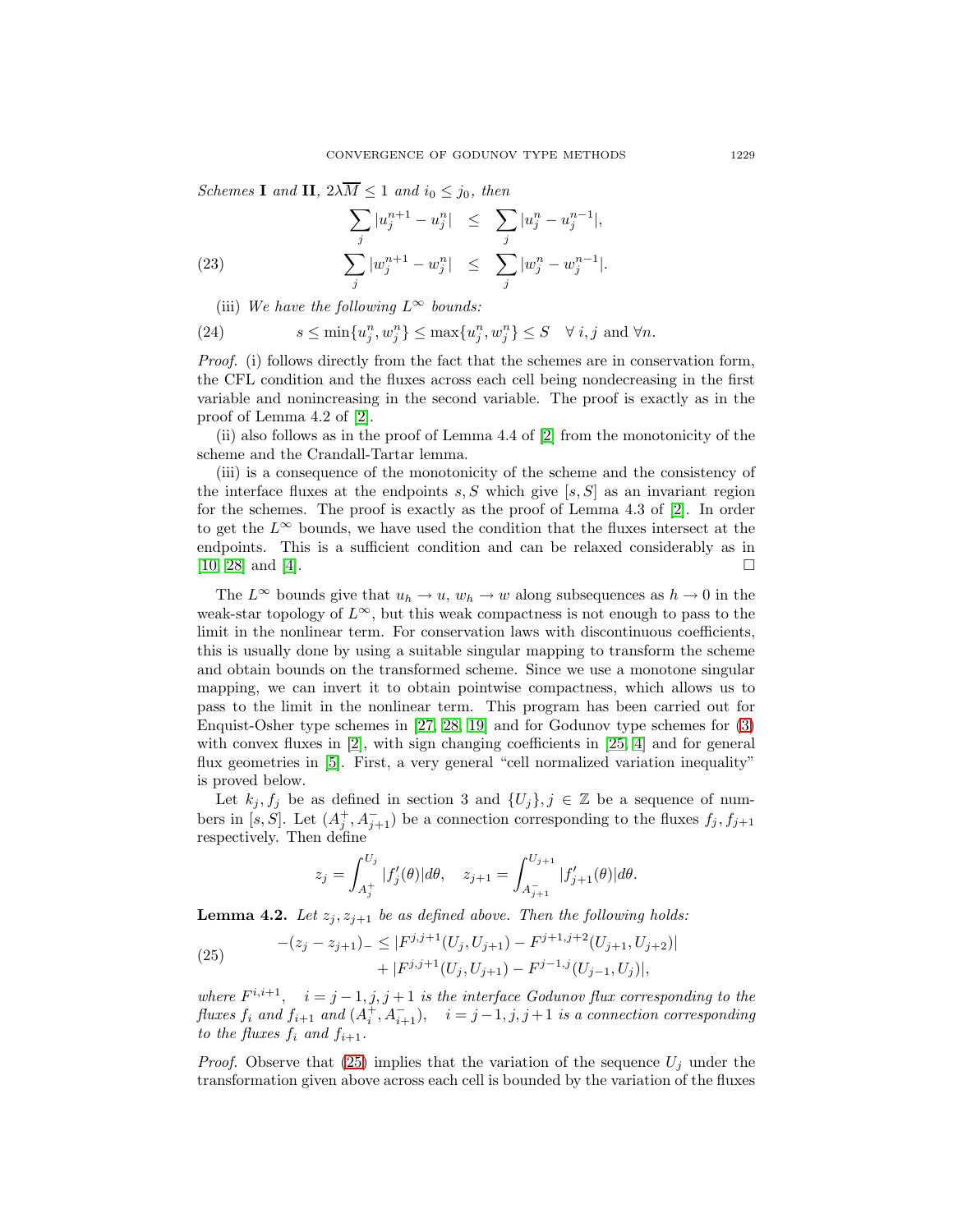of the adjacent cells. For the proof, we have to consider three different cases. For simplicity assume that the pairs of fluxes  $f_j, f_{j+1}$  belong to the undercompressive case (i.e., the point of intersection in the interior is undercompressive; i.e., let  $\alpha \in (s, S)$  be a point of intersection of  $f_j$  and  $f_{j+1}$  and  $f'_j(\alpha) < 0, f'_{j+1}(\alpha) > 0$ ; see Figure 1 for an illustration and for the notation). This is the hardest case and for the other cases follow similarly.

Case 1:  $z_j \leq 0, z_{j+1} \geq 0$ .

In this case, we get that  $U_j \leq A_j^+$  and  $U_{j+1} \geq A_{j+1}^-$ ; hence it is easy to check that

$$
-(z_j - z_{j+1})_{-} = f_j(U_j) - f_j(A_j^+) + f_{j+1}(U_{j+1}) - f_{j+1}(A_{j+1}^-).
$$

By the definition of the interface Godunov flux [\(17\)](#page-7-0), we get that

$$
F^{j,j+1}(U_j, U_{j+1}) = f_j(A_j^+) = f_{j+1}(A_{j+1}^-).
$$

Now consider the fluxes  $f_{j+1}, f_{j+2}$  and let  $(A_{j+1}^+, A_{j+2}^-)$  be a connection for this pair of fluxes. By definition, the interface Godunov flux is given by

$$
F^{j+1,j+2}(U_{j+1}, U_{j+2}) = \max(F^{j+1}(U_{j+1}, A_{j+1}^+), F^{j+2}(A_{j+2}^-, U_{j+2})).
$$

Therefore, it follows that

for all 
$$
U_{j+2} \in [s, S]
$$
,  $F^{j+1,j+2}(U_{j+1}, U_{j+2}) \ge F^{j+1}(U_{j+1}, A_{j+1}^+)$ .

By the assumptions in this case,  $U_{j+1} \in [\theta_{j+1}, S]$ . By definition of a connection,  $A_{j+1}^+ \in [s, \theta_{j+1}]$ . Therefore we have by the monotonicity of the numerical flux and its consistency that

$$
F^{j+1}(U_{j+1}, A_{j+1}^+) \ge F^{j+1}(U_{j+1}, U_{j+1}) = f_{j+1}(U_{j+1}).
$$

Hence,  $\forall U_{i+2} \in [s, S]$ , we have that

(26) 
$$
F^{j+1,j+2}(U_{j+1}, U_{j+2}) \ge f_{j+1}(U_{j+1}).
$$

Similarly, consider the fluxes  $f_{j-1}, f_j$  and let  $(A_{j-1}^+, A_j^-)$  be a connection for this pair of fluxes. By definition, the interface Godunov flux is given by

$$
F^{j-1,j}(U_{j-1}, U_j) = \max(F^{j-1}(U_{j-1}, A_{j-1}^+), F^j(A_j^-, U_j)).
$$

Therefore, it follows that

$$
\forall U_{j-1} \in [s, S], \quad F^{j-1,j}(U_{j-1}, U_j) \ge F^j(A_j^-, U_j).
$$

By the assumptions in this case,  $U_j \in [s, \theta_j]$ . By definition of a connection,  $A_j^- \in [\theta_j, S]$ . Therefore we have by the monotonicity of the numerical flux and its consistency that

<span id="page-11-0"></span>
$$
F^{j}(A_{j}^{-},U_{j}) \geq F^{j}(U_{j},U_{j}) = f_{j}(U_{j}).
$$

Hence,  $\forall U_{j-1} \in [s, S]$ , we have that

(27) 
$$
F^{j-1,j}(U_{j-1},U_j) \ge f_j(U_j).
$$

Combining the above arguments, we get that, in this case,

$$
- (z_j - z_{j+1})_{-} \leq |F^{j,j+1}(U_j, U_{j+1}) - F^{j+1,j+2}(U_{j+1}, U_{j+2})| + |F^{j,j+1}(U_j, U_{j+1}) - F^{j-1,j}(U_{j-1}, U_j)|,
$$

thus proving the estimate [\(25\)](#page-10-0) in this case.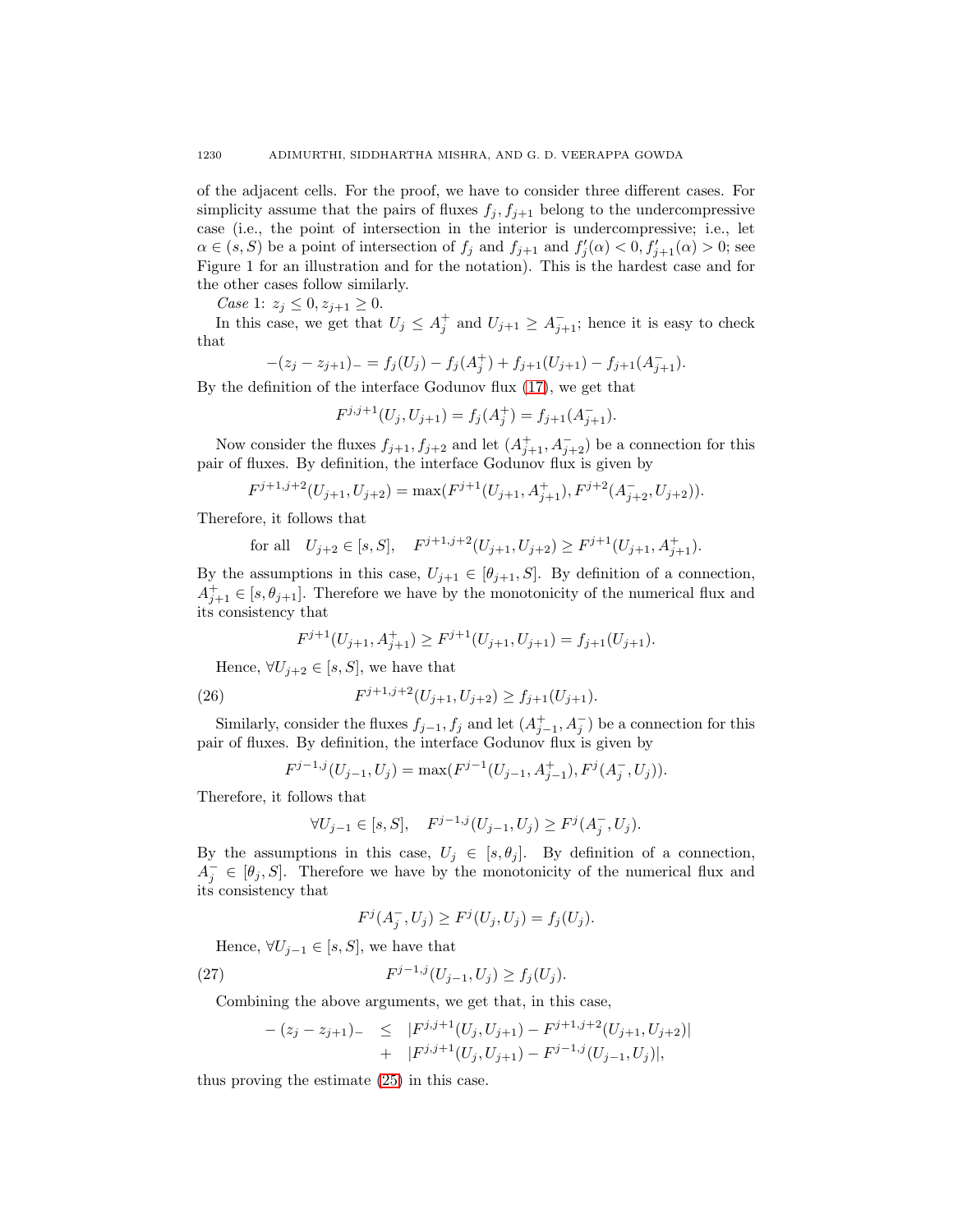*Case 2:*  $z_j \leq z_{j+1} \leq 0$ .

In this case, we get that  $U_j \leq A_j^+$  and  $U_{j+1} \leq A_{j+1}^-$ . Define  $\overline{A}_{j+1} \in [s, \theta_{j+1}]$ such that  $f_{j+1}(\overline{A}_{j+1}) = f_{j+1}(A_{j+1}^{-})$ . We have to consider two subcases in this case given by

Case 2.1:  $\overline{A}_{j+1} \le U_{j+1} \le A_{j+1}$ .

In this case, it is easy to see that

$$
F^{j,j+1}(U_j, U_{j+1}) = f_j(A_j^+) = f_{j+1}(A_{j+1}^-).
$$

Also it is easy to see that, in this case,

$$
-(z_j - z_{j+1})_- \le f_j(U_j) - f_j(A_j^+).
$$

Now the proof of the estimate follows from the estimate [\(27\)](#page-11-0).

Case 2.2:  $U_{j+1} < \overline{A}_{j+1}$ .

In this case, we get that

$$
F^{j,j+1}(U_j, U_{j+1}) = f_{j+1}(U_{j+1}),
$$

and it is easy to see that

$$
-(z_j - z_{j+1})_{-} \le f_j(U_j) - f_{j+1}(U_{j+1}).
$$

Again, we can invoke the argument in Case 1, i.e.,  $\forall U_{j-1} \in [s, S]$ , we have that  $F^{j-1,j}(U_{j-1}, U_j) \ge f_j(U_j)$ , and conclude the proof of the estimate [\(25\)](#page-10-0) in this case. *Case* 3:  $z_{j+1} \ge z_j \ge 0$ .

In this case, we have that  $U_j \geq A_j^+$  and  $U_{j+1} \geq A_{j+1}^-$  and the estimate [\(25\)](#page-10-0) follows exactly as in the proof of case 2 by replacing  $U_{j+1}$  by  $U_j$ . We omit the proof in this case. Thus we have established [\(25\)](#page-10-0) in all cases and complete the proof of Lemma [4.2.](#page-10-1)  $\Box$ 

Note that the "cell normalized variation estimate" proved above is more general than similar estimates proved in [\[2,](#page-22-7) [3\]](#page-22-8). In the above references, similar estimates involved standard Godunov fluxes on the RHS of [\(25\)](#page-10-0) whereas the above estimate handles very general interface fluxes in all the adjacent cells. Next, we state (without proof) a very simple lemma below.

<span id="page-12-0"></span>**Lemma 4.3.** Let  $\{Z_j, U_j\}, j \in \mathbb{Z}$  be a sequence such that

1.  $\exists$  constants  $D_1, D_2$  such that

$$
D_1 \leq Z_j \leq D_2 \quad \forall j \in \mathbb{Z}.
$$

2.  $\forall j$ , the sequence satisfies the following:

$$
- (Z_j - Z_{j+1})_{-} \leq |F^{j,j+1}(U_j, U_{j+1}) - F^{j+1,j+2}(U_{j+1}, U_{j+2})| + |F^{j,j+1}(U_j, U_{j+1}) - F^{j-1,j}(U_{j-1}, U_j)|.
$$

Then we have that

$$
(28) TV(Z_j) \le 4(\sum_{j \in \mathbb{Z}} |F^{j,j+1}(U_j, U_{j+1}) - F^{j-1,j}(U_{j-1}, U_j)|) + D_2 - D_1.
$$

Equipped with the above lemmas, we carry out the convergence analysis for the different schemes.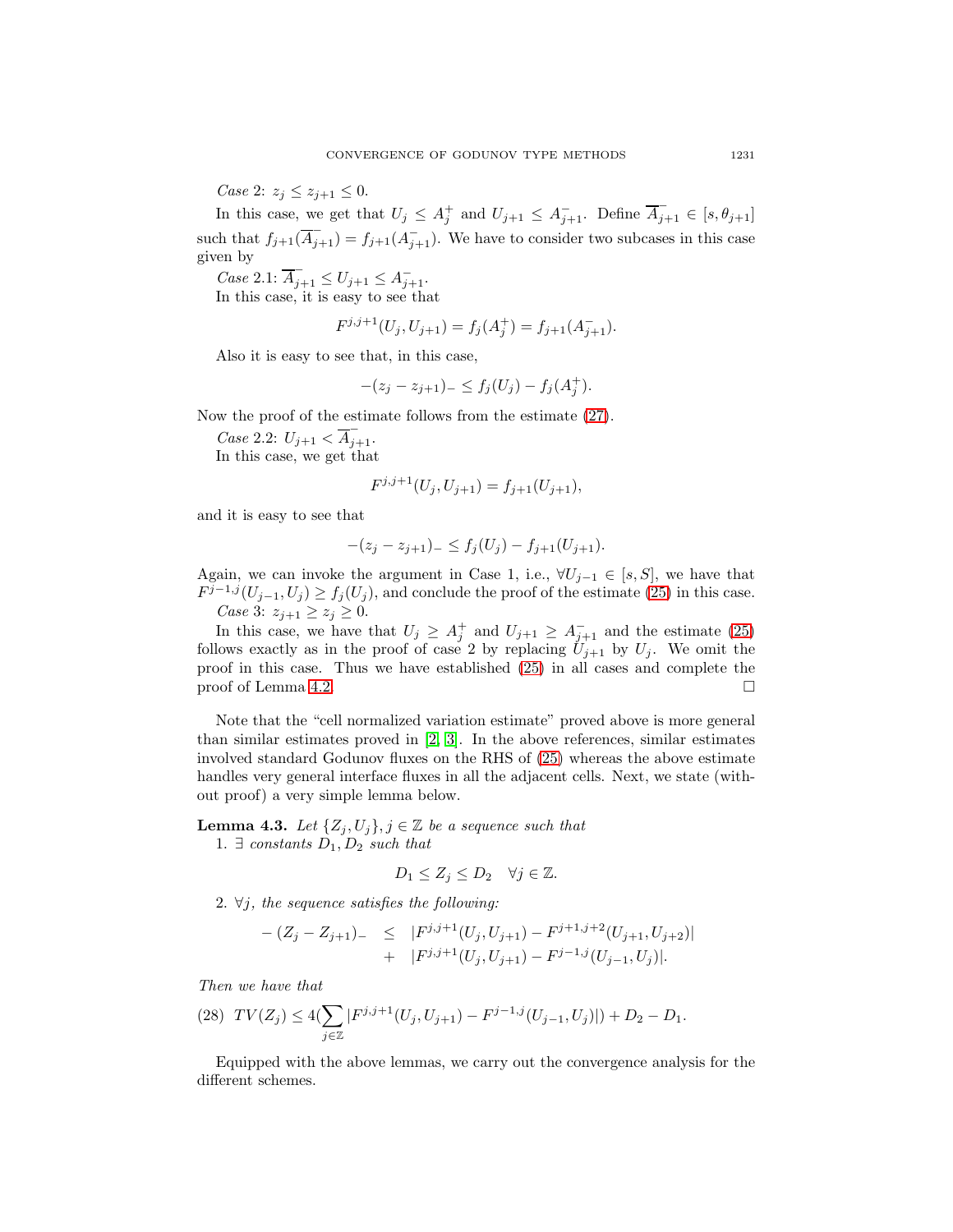**Convergence analysis for Scheme II.** We show that Scheme **II** converges to a weak solution of [\(1\)](#page-0-0) and is consistent with the interior entropy condition [\(5\)](#page-3-1) as well as the interface entropy condition [\(7\)](#page-4-1). We use the singular mapping technique for compactness. To start with, define the singular mapping associated with the sequence  $(w_h)$  (defined from [\(21\)](#page-8-0), [\(22\)](#page-9-0)). For  $m = 1, 2, \dots, M$ , and for some  $\alpha \in$  $[s, S]$ , let

<span id="page-13-2"></span>(29) 
$$
\psi_m(x,t,\alpha,w_h) = \begin{cases} \int_{\alpha}^{w_h(x,t)} |f'(k(x),\theta)| d\theta & \text{if } a_m < x < a_{m+1}, \\ \int_{\alpha}^{w_h(x,t)} |f'(k(a_m^+),\theta)| d\theta & \text{if } x \le a_m, \\ \int_{\alpha}^{w_h(x,t)} |f'(k(a_{m+1}^-),\theta)| d\theta & \text{if } x \ge a_{m+1}. \end{cases}
$$

Note that for  $x \in (a_m, a_{m+1})$ , the singular mapping  $\psi_m$  is monotone and hence invertible and outside this interval, it is constant. We obtain the following variation estimates for each  $\psi_m$ .

<span id="page-13-1"></span>**Lemma 4.4.** Let  $w_h$  be as defined in [\(22\)](#page-9-0). Then for all  $t > 0$  and for any  $\alpha \in [s, S]$ , we have that for all  $m = 1, 2, \cdots, M$ , the following estimate holds:

(30) 
$$
TV(\psi_m(w_h(., t))) \le 4N_3(f, k, u_0) + CTV(k).
$$

*Proof.* Fix  $t > 0$ . By definition, let n be such that  $t^n < t \leq t^{n+1}$ . As  $w_h$  is piecewise constant over each cell, i.e.,  $w_h(x,t) = w_j^n$ , we can drop the index n for notational convenience. Let  $\{\overline{x}_i\}, j \in \mathbb{Z}$  be an increasing sequence of points that partitions R. If needed, we refine the partition further such that the following holds:  $\forall i \in \mathbb{Z}$ , there exists a  $j$  such that either

- (i)  $\overline{x}_i, \overline{x}_{i+1} \in [x_{j-1/2}, x_{j+1/2}]$  or
- (ii)  $\overline{x}_i \in [x_{j-1/2}, x_{j+1/2})$  and  $\overline{x}_{i+1} \in [x_{j+1/2}, x_{j+3/2})$ .

In the above, we just demand that the partition be refined such that either all points lie in adjacent cells or that points lie in the same cell for our  $h$ -spatial discretization. As we fix  $\alpha$  and t, we denote, for a given  $i \in \mathbb{Z}$ ,

$$
I_i = |\psi_m(\overline{x}_i, w_h(\overline{x}_i)) - \psi_m(\overline{x}_{i+1}, w_h(\overline{x}_{i+1}))|.
$$

Note that the definition of  $\psi_m$  implies that if  $\overline{x}_{i+1} < a_m$  or  $\overline{x}_i \ge a_{m+1}$ , then  $I_i \equiv 0$ . In the sequel, we assume that either  $\overline{x}_{i+1} \ge a_m$  or  $\overline{x}_i \le a_{m+1}$ .

So, we have to consider the following two cases.

Case 1:  $\overline{x}_i, \overline{x}_{i+1} \in [x_{j-1/2}, x_{j+1/2})$  for some  $j \in \mathbb{Z}$ . In this case we have that

<span id="page-13-0"></span>
$$
I_i = |\int_{\alpha}^{w_j} |f'(k(\overline{x}_i), \theta)| d\theta - \int_{\alpha}^{w_j} |f'(k(\overline{x}_{i+1}), \theta)| d\theta|
$$
  
\n
$$
\leq \int_{\alpha}^{\beta_j} |f'(k(\overline{x}_i), \theta) - f'(k(\overline{x}_{i+1}), \theta)| d\theta
$$
  
\n
$$
\leq C(S-s) |k(\overline{x}_i) - k(\overline{x}_{i+1})|,
$$

where the constant C depends only on the  $C^{1,1}$  norm of f in k.

*Case 2*:  $\overline{x}_i \in [x_{j-1/2}, x_{j+1/2}]$  and  $\overline{x}_{i+1} \in [x_{j+1/2}, x_{j+3/2}]$  for some  $j \in \mathbb{Z}$ . In this case, we have to consider further subcases given by

Case 2.1:  $j \neq j_m$  and  $j + 1 \neq j_m$ .

We have that

$$
I_i = \left| \int_{\alpha}^{w_j} |f'(k(\overline{x}_i), \theta)| d\theta - \int_{\alpha}^{w_{j+1}} |f'(k(\overline{x}_{i+1}), \theta)| d\theta \right|.
$$

Now, by adding and subtracting suitable terms, we get that

$$
I_i \leq I_i^1 + I_i^2 + I_i^3,
$$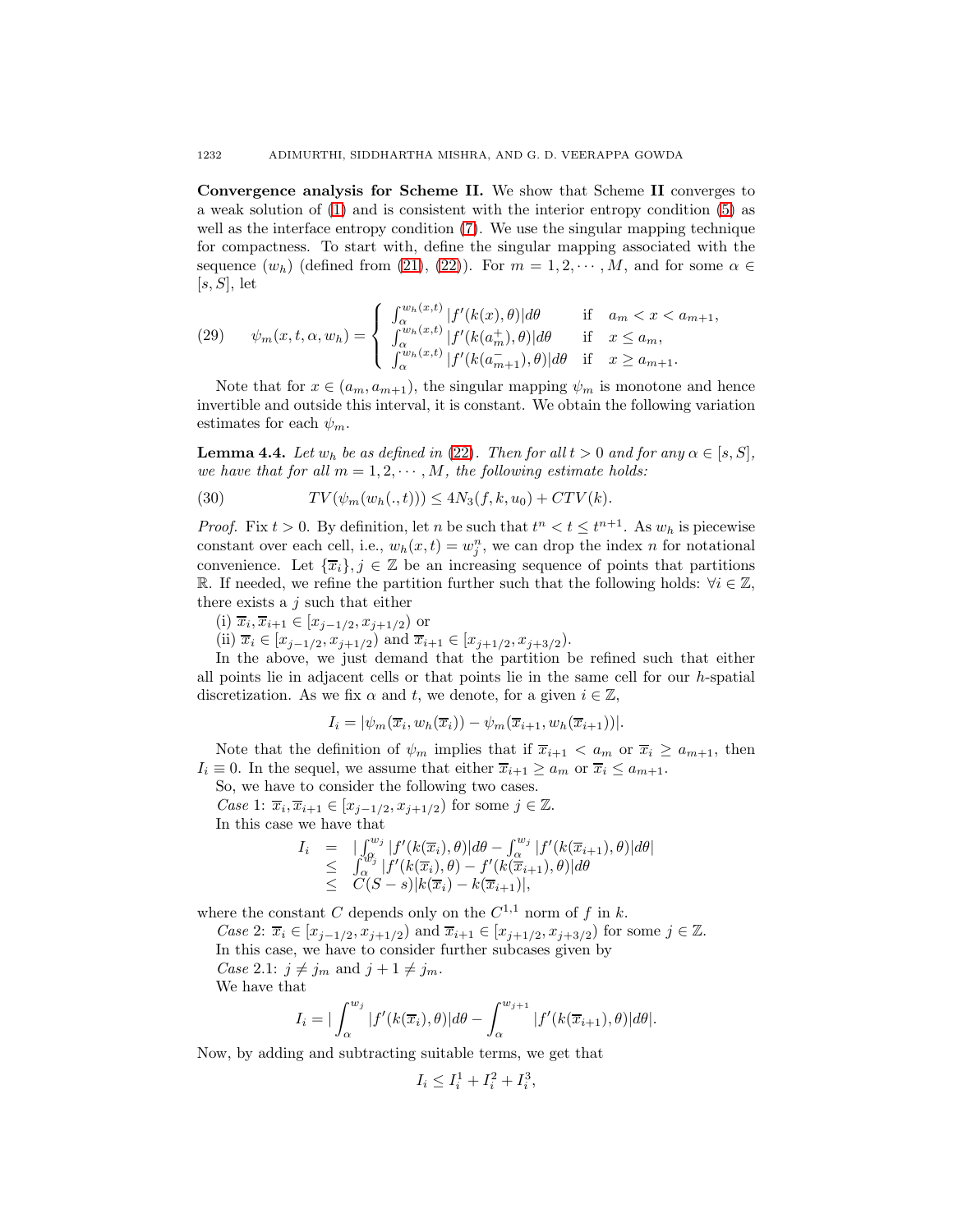where

(31) 
$$
I_i^1 = \int_{\alpha}^{w_j} |f'(k(\overline{x}_i), \theta) - f'(k(x_j), \theta)| d\theta
$$

$$
\leq C(S - s)|k(\overline{x}_i) - k(x_j)|,
$$

$$
I_i^3 = \int_{\alpha}^{w_{j+1}} |f'(k(\overline{x}_{i+1}), \theta) - f'(k(x_{j+1}), \theta)| d\theta
$$

(32) 
$$
\leq C(S-s)|k(\overline{x}_{i+1})-k(x_{j+1})|
$$

and

(33)  
\n
$$
I_i^2 = \int_{\alpha}^{w_j} |f'(k(x_j), \theta)| d\theta - \int_{\alpha}^{w_{j+1}} |f'(k(x_{j+1}), \theta)| d\theta
$$
\n
$$
= I_i^{21} + I_i^{22},
$$
\n
$$
I_i^{21} \le \int_{\alpha}^{w_{j+1}} |f'(k(x_j), \theta) - f'(k(x_{j+1}), \theta)| d\theta
$$
\n
$$
\le C(S - s)|k(x_j) - k(x_{j+1})|,
$$
\n
$$
I_i^{22} = \int_{w_{j+1}}^{w_j} |f'(k(x_j), \theta)| d\theta.
$$

Let  $(A_j^+, A_{j+1}^-)$  be a connection corresponding to the fluxes  $f_j, f_{j+1}$ . As we are away from the discontinuities of k, we can assume for simplicity that  $f_j(\theta_j) \geq f_{j+1}(\theta_{j+1})$ and that  $A_j^+ = \theta_j$  (the only nonundercompressive or optimal connection; see [\[3\]](#page-22-8)). We write  $I_i^{\hat{2}2}$  as below:

$$
I_i^{22} \leq I_i^{221} + I_i^{222} + I_i^{223},
$$
\n(34) 
$$
I_i^{221} = |\int_{A_j^+}^{w_j} |f'(k(x_j), \theta)| d\theta - \int_{A_{j+1}^-}^{w_{j+1}} |f'(k(x_{j+1}), \theta)| d\theta|,
$$
\n
$$
I_i^{222} \leq \int_{A_{j+1}^-}^{w_{j+1}} |f'(k(x_j), \theta) - f'(k(x_{j+1}), \theta)| d\theta
$$
\n(35) 
$$
\leq C(S-s)|k(x_j) - k(x_{j+1})|,
$$
\n
$$
f^{A_{j+1}^-}
$$

$$
I_i^{223} = \int_{A_j^+}^{A_{j+1}^-} |f'(k(x_j), \theta)| d\theta.
$$

Next, we estimate  $I_i^{223}$  below as follows: as  $A_j^+ = \theta_j$ ,

$$
I_i^{223} \leq |f_j(A_j^+) - f_j(A_{j+1}^-)|
$$
  
\n
$$
\leq |f_j(A_j^+) - f_{j+1}(A_{j+1}^-)| + |f_{j+1}(A_{j+1}^-) - f_j(A_{j+1}^-)|,
$$
  
\n
$$
|f_j(A_j^+) - f_{j+1}(A_{j+1}^-)| = 0 \text{ by the Rankine-Hugoniot condition,}
$$
  
\n
$$
|f_{j+1}(A_{j+1}^-) - f_j(A_{j+1}^-)| = |f(k(x_j), A_{j+1}^-) - f(k(x_{j+1}), A_{j+1}^-)|
$$
  
\n
$$
\leq \overline{C}|k(x_j) - k(x_{j+1})|.
$$

Therefore we get that

<span id="page-14-0"></span>(36) 
$$
I_i^{223} \leq \overline{C}|k(x_j) - k(x_{j+1})|,
$$

where  $\overline{C}$  is a constant that just depends on the Lipschitz norm of f in k. Next we have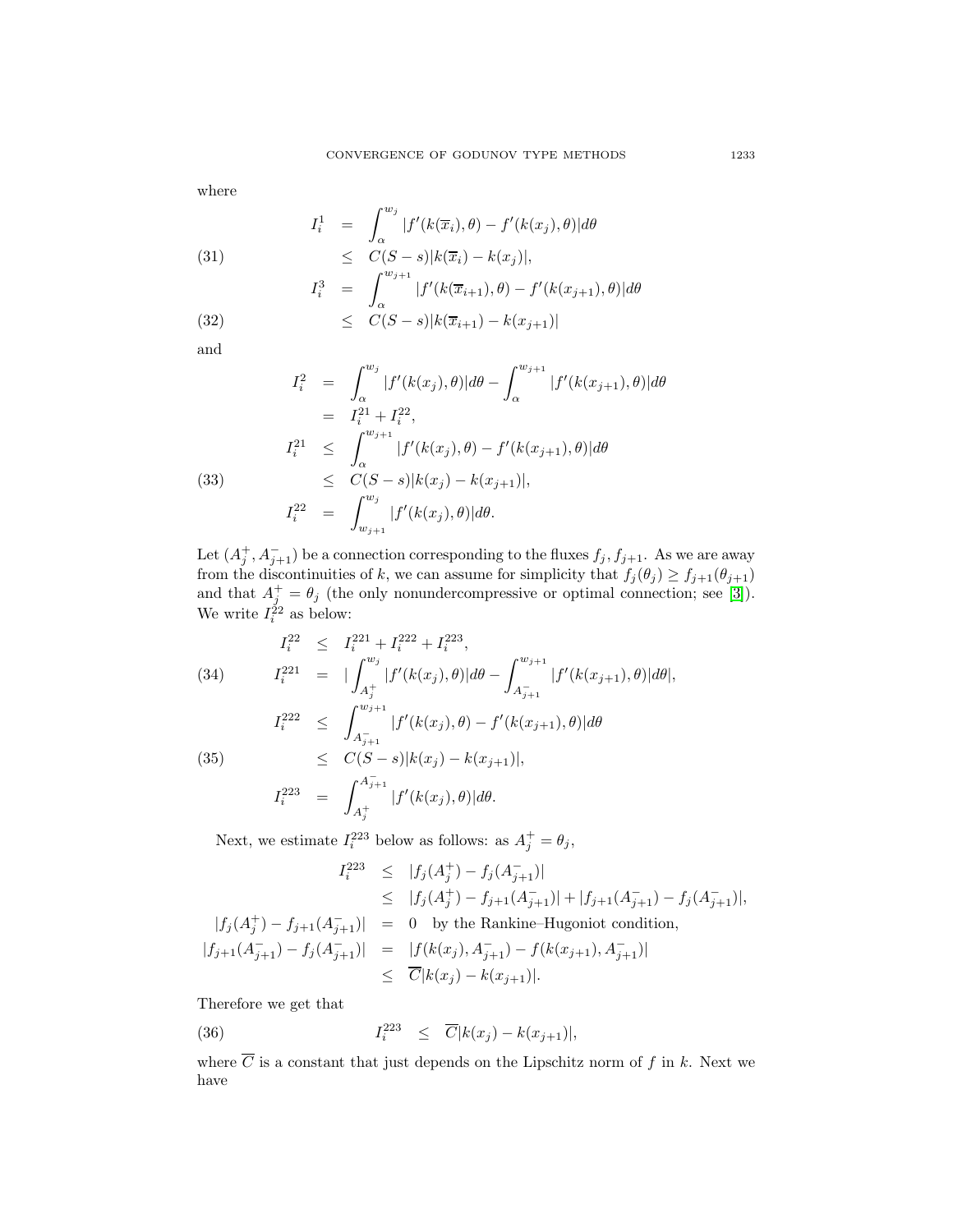Case 2.2: Either  $j = j_m$  or  $j = j_{m+1}$ .

In this case, as  $\psi_m$  is piecewise constant outside  $(a_m, a_{m+1})$ , we get that this case also reduces to case 1 and we can use estimate [\(31\)](#page-13-0).

Now, we will sum over all i in the estimates  $(31)$ – $(36)$  and use Lemmas [4.2](#page-10-1) and [4.3](#page-12-0) in order to estimate the crucial TV type term  $\sum_{i}$  $I_i^{221}$  and we get that

$$
TV(\psi_m(w_h)) \le |F^{j_m-1,j_m}(w_{j_m-1}, w_{j_m}) - F^{j_m}(w_{j_m}, w_{j_m+1})|
$$
  
\n
$$
+ \sum_{j=j_m}^{j_{m+1}-1} |F^j(w_j, w_{j+1}) - F^{j+1}(w_{j+1}, w_{j+2})|
$$
  
\n
$$
+ \sum_{j=j_m+1}^{j_{m+1}} |F^j(w_j, w_{j+1}) - F^{j-1}(w_{j-1}, w_j)|
$$
  
\n
$$
+ |F^{j_{m+1}-2,j_{m+1}-1}(w_{j_{m+1}-1}, w_{j_m}) - F^{j_m}(w_{j_m}, w_{j_m+1})| + CTV(k)
$$
  
\n
$$
\le \frac{4}{\lambda} |w_j^{n+1} - w_j^{n}| + CTV(k)
$$
  
\n(37) 
$$
\le \frac{4}{\lambda} |w_j^{1} - w_j^{0}| + CTV(k)
$$

(38) 
$$
= 4N_3(f, k, u_0) + CTV(k),
$$

thus proving the desired estimate.  $\Box$ 

Note that the constant C depends on the Lipschitz constant of  $f$  and  $f'$ . Hence for every  $m = 1, 2, \dots, M$ , we show that the variation of the singular mapping is bounded.

**Lemma 4.5.** The following estimates hold:

<span id="page-15-0"></span>
$$
(39) \t\t s \leq w_h \leq S,
$$

(40) 
$$
\int_{\mathbb{R}} |u_h(x,t) - u_h(x,\tau)| dx \leq N_3(f,k,u_0)(2\Delta t + |t-\tau|).
$$

Proof. The proof follows exactly as in the proof of Lemma 4.6 of [\[2\]](#page-22-7). We omit the details.  $\Box$ 

The main convergence theorem for Scheme **II** is given below.

<span id="page-15-1"></span>**Theorem 4.1.** Let  $\lambda$  be such that  $2\lambda \overline{M} < 1$  and let the initial data  $u_0 \in L^{\infty}(\mathbb{R})$ be such that  $s \le u_0 \le S$  and  $N_3(f, k, u_0) < +\infty$ . Then for a fixed h, let  $w_h$  be the approximate solution defined by Scheme  $II$  [\(21\)](#page-8-0), [\(22\)](#page-9-0). Then there exists a subsequence still denoted by  $h \to 0$  such that  $w_h$  converges a.e. and in  $L^{\infty}(\mathbb{R}_+, L^1_{loc}(\mathbb{R}))$ to a function u which is a weak solution of  $(1)$  (i.e. it satisfies  $(4)$ ). Furthermore, u satisfies the interior entropy condition  $(5)$ . If u is such that the discontinuities of u are a discrete set of Lipschitz curves, then u satisfies the interface entropy condition [\(7\)](#page-4-1) with respect to the given interface connection  $A^{\pm}$ .

Proof. The proof of the above convergence theorem proceeds in the following three steps.

Step 1: Convergence to a weak solution.

In the first step, we will show that the sequence of approximations  $w<sub>h</sub>$  converges a.e. to a function  $u$  and it satisfies [\(4\)](#page-3-0) and hence is a weak solution to [\(1\)](#page-0-0). Denote

$$
Z_h^m(x,t) = \psi_m(x,t,\alpha,w_h(x,t)) \quad \forall x,t \in \mathbb{R} \times \mathbb{R}_+.
$$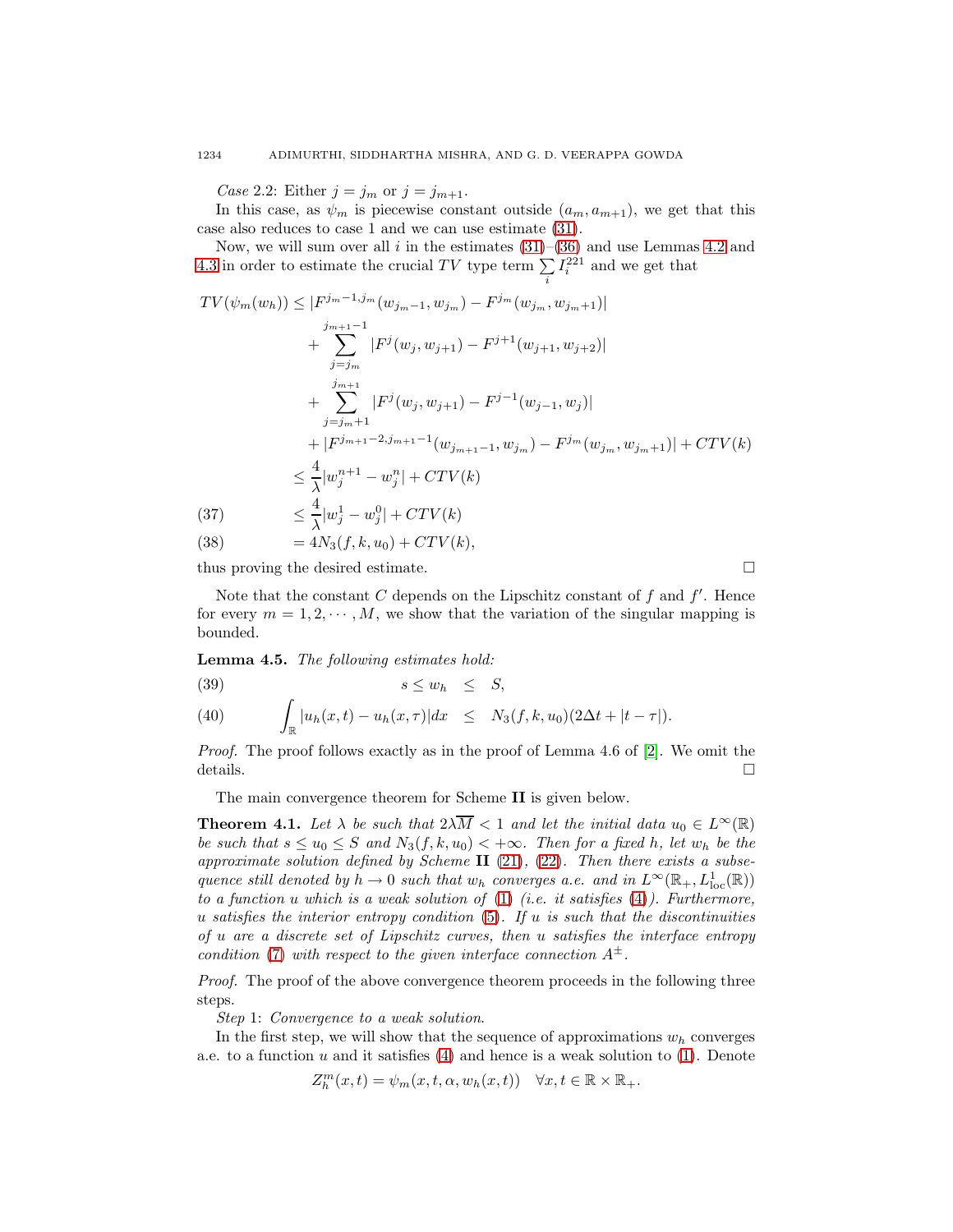Then by Lemma [4.4,](#page-13-1) for all  $m = 0, 1, 2, \dots, M$  such that  $TV(Z_h^m)(., t) < \infty$  and by the Rellich compactness theorem, there exists a function  $Z^m$  such that (along subsequences still denoted by h),  $Z_h^m \to Z^m$  for a.e.  $x \in \mathbb{R}$  and for all  $t > 0$ . Using that for each m,  $\psi_m$  is invertible in  $(a_m, a_{m+1})$ , define a function u as follows:

(41) 
$$
u(x,t) = \psi_m^{-1}(x,t,\alpha,Z^m(x,t)) \text{ if } x \in (a_m,a_{m+1}), t > 0.
$$

Hence it follows from the definition that  $w_h \to u$  a.e. x and for all t (along a subsequence) as  $h \to 0$ . Thus, u is a candidate for the weak solution of [\(1\)](#page-0-0).

We show  $u$  satisfies [\(4\)](#page-3-0). This is done by a straightforward application of the Lax-Wendroff theorem ([\[14\]](#page-22-0)) using the a.e. compactness of the approximate solutions, the  $L<sup>1</sup>$  continuity in time estimate [\(40\)](#page-15-0) and the consistency of the numerical fluxes away from the discontinuities. The details of the proof are similar to those of [\[2,](#page-22-7) [19,](#page-23-10) [27\]](#page-23-8), and we omit them here. The key point to note is that in Scheme **II**, the numerical fluxes are consistent except at the discontinuities of k. This allows us to use the Lax-Wendroff type argument in the proof of convergence. Such a facility is not available in Scheme **I**.

Step 2: Consistency with the interior entropy condition.

Next, we show that the limit function  $u$  satisfies the interior entropy condition [\(5\)](#page-3-1). The proof is very similar to a proof for consistency with the Kruzkhov type entropy condition presented in Karlsen, Risebro and Towers ([\[20\]](#page-23-5)), and we sketch the arguments below.

Note that in the definition of the interior entropy condition [\(5\)](#page-3-1), it is required that the test functions are supported away from the discontinuities of  $k$ . Hence it is enough to take test functions  $\varphi$  which are supported in  $(a_m, a_{m+1})$  for each m and then sum them to obtain [\(5\)](#page-3-1). The proof proceeds in three steps, namely Step 2.1:

We have the following cell entropy inequality in  $(a_m, a_{m+1})$  for each m given by

<span id="page-16-0"></span>(42) 
$$
|w_j^{n+1} - c| \le |w_j^n - c| - \lambda(G^j(w_j^n, w_{j+1}^n) - G^{j-1}(w_{j-1}^n, w_j^n)) - \lambda(sign(w_j^{n+1} - c)(f(k(x_{j+1}), c) - f(k(x_j), c)))),
$$

for all  $j_m + 1 \leq j \leq j_{m+1} - 2$ , where  $w_j^n$  are the approximations generated by Scheme **II**, for all constants  $c \in \mathbb{R}$  and where for all  $j \in \mathbb{Z}$ ,

$$
G^{j}(a, b) = F^{j}(\max(a, c), \max(b, c)) - F^{j}(\min(a, c), \min(b, c)),
$$

where  $F^j$  is the interior Godunov flux corresponding to the flux function  $f(k(x_i), ...)$ . Note that the above is the standard numerical entropy flux used by Crandall and Majda (see [\[7\]](#page-22-13)).

The proof of this cell entropy inequality follows exactly as in Lemma 4.1 of [\[20\]](#page-23-5). The consistency of the interior flux is heavily used in the proof.

Step 2.2. Since we have the estimate  $(42)$  for the approximate solutions, we pass to the limit as  $h \to 0$  (use the a.e. convergence) to get the following.

**Claim:** Let u be the limit of  $w_h$  and let  $\varphi > 0$  be a test function such that  $supp(\varphi) \subset (a_m, a_{m+1})$ . Then the following holds:

<span id="page-16-1"></span>(43) 
$$
\int_0^{\infty} \int_{-\infty}^{+\infty} (|u - c|\varphi_t + sign(u - c)(f(k(x), u) - f(k(x), c))\varphi_x) dxdt + \int_0^{+\infty} \int_{a_m}^{a_{m+1}} (|f(k(x), c)_x| \varphi dxdt \ge 0.
$$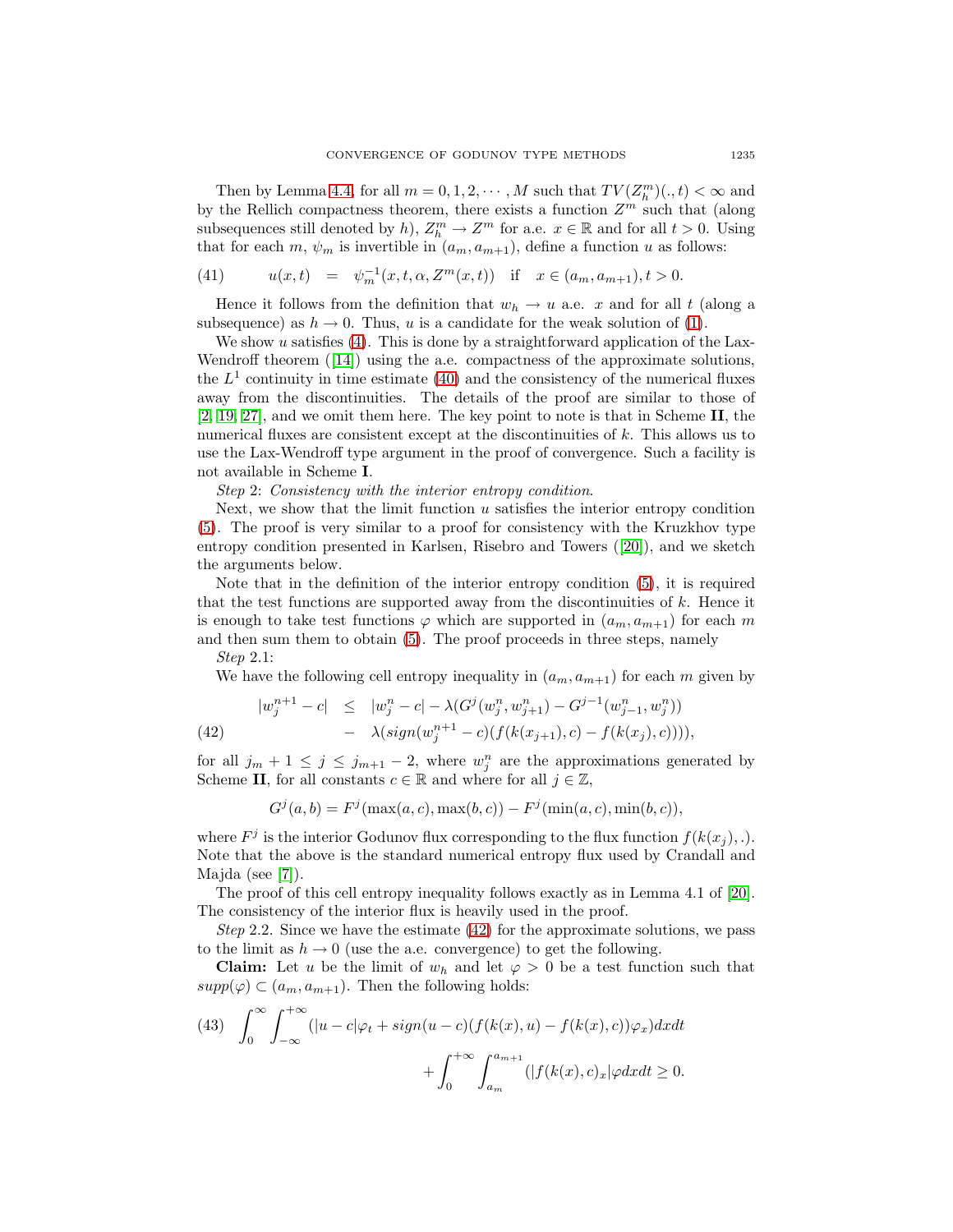The proof of the estimate [\(43\)](#page-16-1) is in fact a simple case of a similar estimate in Lemma 4.2 in [\[20\]](#page-23-5) and follows by using the regularity of the fluxes away from the discontinuity.

Step 2.3. Now, use the above estimate and combine it with Lemma 4.3 of  $[20]$ , which gives that we can introduce a  $sign(u - c)$  term in [\(43\)](#page-16-1) in order to conclude that

(44) 
$$
\int_0^{\infty} \int_{-\infty}^{+\infty} (|u - c|\varphi_t + sign(u - c)(f(k(x), u) - f(k(x), c))\varphi_x) dx dt
$$

$$
+ \int_0^{+\infty} \int_{a_m}^{a_{m+1}} (sign(u - c)(f(k(x), c)_x) \varphi dx dt \ge 0,
$$

which proves  $(5)$ .

Step 3: Consistency with the interface entropy condition.

For a given interface connection  $A^{\pm}$ , we show that the limit u satisfies the interface entropy condition  $(7)$ . This can be done under the extra assumption that u is regular, i.e., the set of discontinuities of  $u$  in space-time is a discrete set of Lipschitz curves. The proof follows as in [\[3\]](#page-22-8).

First, fix a point of discontinuity  $a_m$  (since the interface entropy condition is local at each point of discontinuity of k) and let  $(A_m^-, A_m^+)$  be the corresponding connection. For simplicity, we assume that the fluxes  $f_m^+$  and  $f_m^-$  are of the undercompressive type. Other cases can be proved similarly. We will use a contradiction argument as used in [\[2\]](#page-22-7). As  $TV(Z^m)$  is bounded, therefore  $Z^m(x+, t), Z^m(x-, t)$ exist for all x, invert the singular mapping to get that  $u(x+t)$  and  $u(x)$  exist for all  $x$  satisfying the first part of the interface entropy condition  $(7)$ . Suppose  $u$ doesn't satisfy the second part of the interface entropy condition [\(7\)](#page-4-1) at  $a_m$ . Then it is easy to check that there exists a  $t_0 > 0$  such either we have

*Case* 1:  $u(a_m^-, t_0) < A_m^-$  and  $u(a_m^+, t_0) > A_m^+$  or

Case 2:  $A_m^-$  <  $u(a_m^-, t_0)$  <  $\overline{A}_m^-$  and  $\overline{A}_m^+$  <  $u(a_m^+, t_0)$  <  $A_m^+$ , where  $\overline{A}_m \in [\theta_m^-, S]$  such that  $f_m(\overline{A}_m^-) = f_m(A_m^-)$  and  $\overline{A}_m^+ \in [s, \theta_m^+]$  such that  $f_m(A_m^+) =$  $f_m(\overline{A}_m^+)$ . For simplicity, we assume that Case 1 holds. Then, we will use a contradiction argument that is very similar to the one first proposed in [\[2\]](#page-22-7) and for which we need the following lemma,

**Lemma 4.6.** Let  $(\alpha, \beta) \in \mathbb{R}$  be such that  $s \leq \alpha < A_m^-$  and  $A_m^+ < \beta \leq S$ . Let  $w_h(x,t,\alpha,\beta)$  be the approximate solutions calculated by Scheme **II** [\(21\)](#page-8-0), [\(22\)](#page-9-0) with the initial data given by

$$
w(x, 0, \alpha, \beta) = \alpha \quad \text{if} \quad x < a_m, \\
 = \beta \quad \text{if} \quad x > a_m
$$

and let as  $h \to 0$ ,  $w_h(x, t, \alpha, \beta) \to w(x, t, \alpha, \beta)$  (along subsequences still denoted by h) for a.e.  $x \in \mathbb{R}$ . Then we have that there exists a constant time  $t_{(\alpha,\beta)}$  such that the following holds:

$$
\lim_{x \to a_m-} w(x, t, \alpha, \beta) = A_m^-\n \text{ if } 0 < t \le t_{(\alpha, \beta)},
$$
\n
$$
\lim_{x \to a_m+} w(x, t, \alpha, \beta) = A_m^+\n \text{ if } 0 < t \le t_{(\alpha, \beta)}.
$$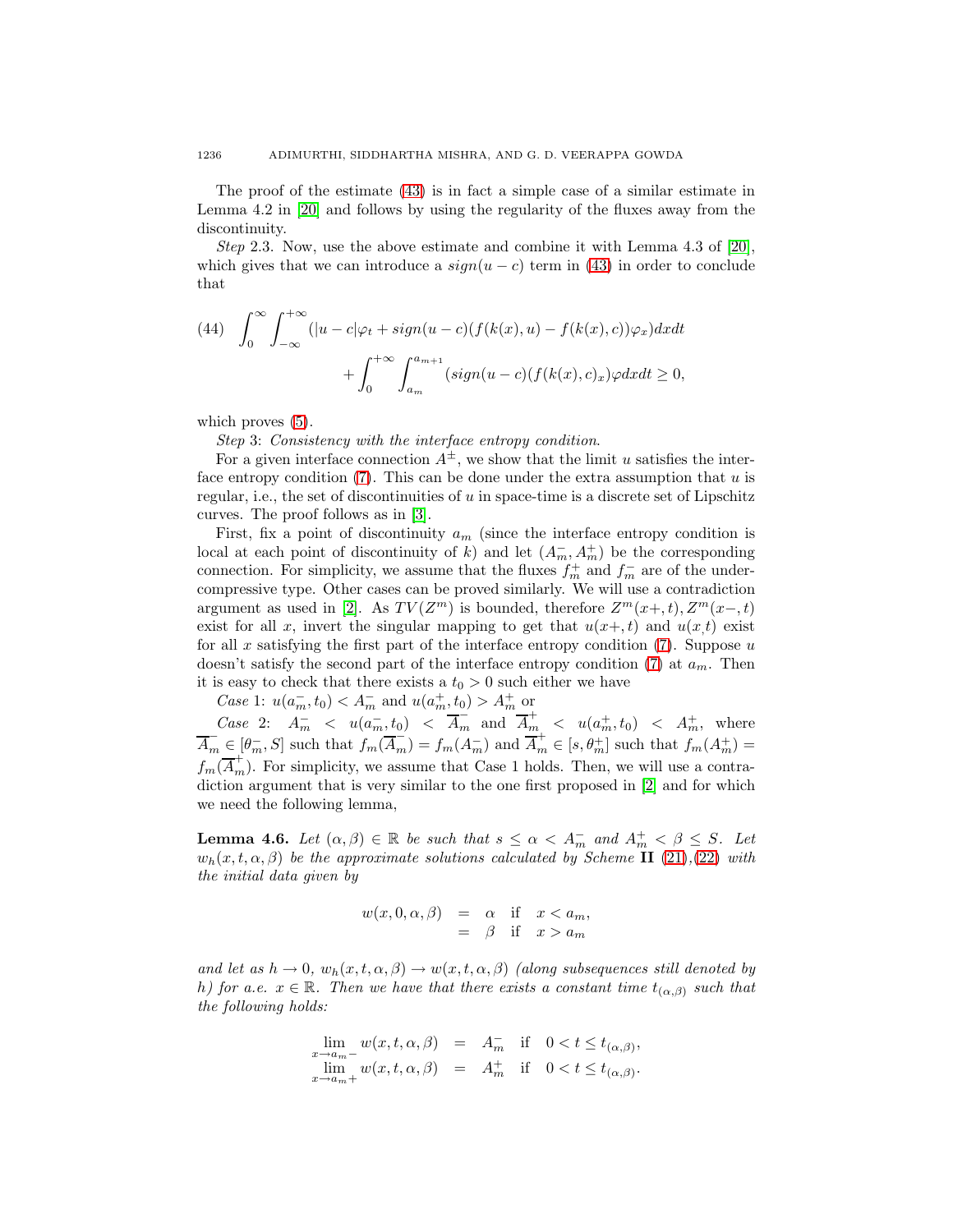Proof. The proof follows as in the proof of Lemma 4.8 of [\[2\]](#page-22-7) and is based on the definition of the interface flux and the monotonicity of the scheme. The only difference is that we can get a local-in-time result on account of the finite speed of propagation and the presence of the other discontinuities.  $\Box$ 

We then repeat the contradiction argument used in the proof of Theorem 3.2 in [\[2\]](#page-22-7) with the above test function and get a contradiction to the fact that the solution violates the interface entropy condition at  $a_m$  for each m and hence show consistency with the interface entropy condition. We refer the reader to [\[2\]](#page-22-7) for the details.  $\Box$ 

**Convergence analysis for Scheme I.** For Scheme **I**, apart from the monotonicity, discrete  $L^1$  contractivity and  $L^{\infty}$  bounds, we have the following lemma.

**Lemma 4.7.** Let  $u_h$  be the approximate solutions computed by Scheme **I** [\(19\)](#page-7-1),[\(20\)](#page-8-1) and let the CFL condition  $2\lambda M < 1$  be satisfied. Let  $u_0 \in L^{\infty}(\mathbb{R})$  be the initial data with  $s \leq u_0 \leq S$  and  $N_1(f, k, u_0) < \infty$ . Then there exists a function  $\overline{u} \in$  $L^{\infty}(\mathbb{R} \times \mathbb{R}_{+})$  such that  $u_h$  converges a.e. to  $\overline{u}$  (along a subsequence still denoted by  $(h)$ .

*Proof.* First note that we are just claiming that  $u_h$  converges a.e. to a function  $\overline{u}$ and we are not claiming that this function  $\overline{u}$  is a weak solution of [\(1\)](#page-0-0). The proof is a consequence of a variation bound on the singular mapping. Define the singular mapping as

$$
Y_h^m = \psi_m(x, t, \alpha, u_h),
$$

where  $\psi_m$  is defined in [\(29\)](#page-13-2). Thus we use the same singular mapping as in the convergence proof for Scheme **II**. Similarly, we have the following variation bound. **Claim:** For each m, we have that

$$
TV(\psi_m(u_h)) \le 4N_1(f, k, u_0) + D_1TV(k),
$$

where D is a constant that only depends on the Lipschitz constant of f and  $\frac{\partial f}{\partial k}$ . The proof of the above claim is exactly as the proof of Lemma [4.4](#page-13-1) and uses the general cell normalized variation estimates (Lemma [4.2\)](#page-10-1) and the discrete  $L<sup>1</sup>$  contractivity in order to obtain the above estimate. Note that the key step is the use of the cell normalized variation inequality (Lemma [4.2\)](#page-10-1) that involves control of the variation of the singular mapping in each cell with interface Godunov fluxes across the adjacent cells.

The remaining part of the proof is the same as that of the first part of Theorem [4.1,](#page-15-1) and we obtain that  $u_h \to \overline{u}$  along a subsequence. In order to proceed further and show that  $\overline{u}$  is indeed a weak solution of [\(1\)](#page-0-0), we need to suitably modify the Lax-Wendroff argument of Theorem [4.1.](#page-15-1) We have been unable to do so in view of the lack of consistency of the numerical fluxes in every cell. Note that we were able to show convergence for Scheme **II** as the numerical fluxes were consistent everywhere except on a set of measure zero, which allows us to use the Lax-Wendroff type argument. We would like to remark that although we are not able to show convergence for Scheme **I**, the fact that we obtain  $L^{\infty}$  and TV bounds (measured via the singular mapping) justifies the good numerical performance of the scheme.  $\Box$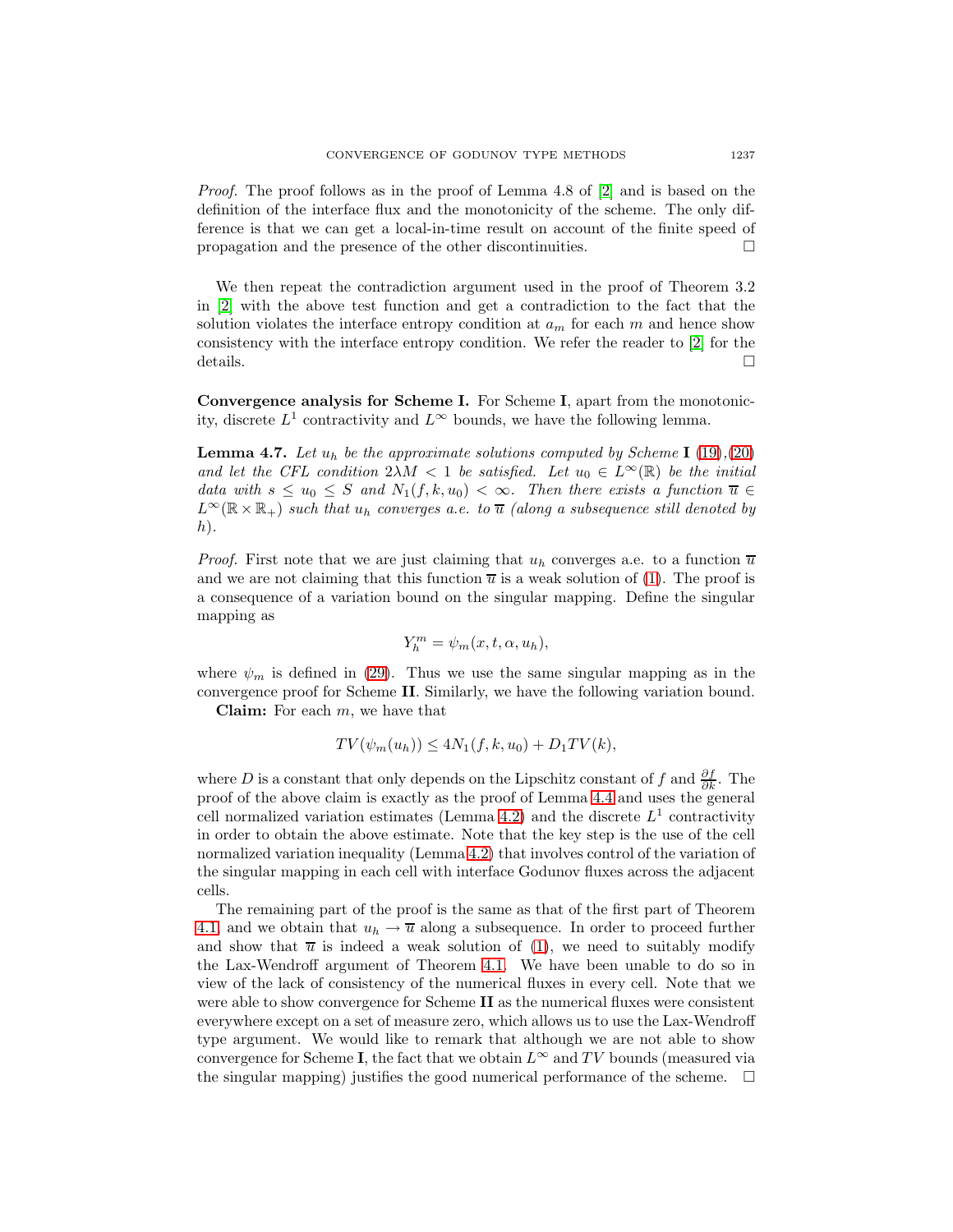#### 5. Optimal entropy solutions

We have shown the existence of a unique  $A^{\pm}$ -entropy solution for every choice of connection  $A^{\pm}$ . The next question is which one of these infinitely  $L^{1}$  stable classes of solutions is to be singled out as an appropriate solution that is relevant to some physical model. One possible answer to this question was proposed in [\[3\]](#page-22-8) and consisted of using suitable cost functionals at the interface and their minimizers as the optimal connections. This strategy led to the selection of the optimal entropy solutions that are physically meaningful for several interesting applications such as flows in porous media, etc. We use a similar concept here. Let  $u \in L^{\infty}(\mathbb{R} \times \mathbb{R}_{+})$ such that  $u(x+,t), u(x-,t)$  exist for all  $x, t$ , and for each  $m$  let  $f_m^{\pm} = f(k(a_m^{\pm}),.)$ , and let  $(A_m^-, A_m^+)$  be a connection associated with the fluxes  $f_m^-, f_m^+$ . Then define

$$
z_m^{\pm}(t) = \int_{A_m^{\pm}}^{u(a_m^{\pm},t)} |f_m^{\pm \prime}(\theta)| d\theta
$$

and

$$
E_{A_m^{\pm}}(t) = -(z_m^-(t) - z_m^+(t))_- - |F_{A_m^{\pm}}^{-,+}(u(a_m^-,t), u(a_m^+,t)) - f(k(a_m^-), u(a_m^-,t))| - |F_{A_m^{\pm}}^{-,+}(u(a_m^-,t), u(a_m^+,t)) - f(k(a_m^+), u(a_m^+,t))|,
$$

where  $F_{A_m^{\pm}}^{-,+}$  is the  $A_m^{\pm}$  interface Godunov flux [\(17\)](#page-7-0) corresponding to the fluxes  $f_m^$ and  $f_m^+$  and the connection  $A_m$ . Note that the above is a measure of the variation of the solution at a discontinuity  $a_m$  measured in terms of the singular mapping. We use the same form as in [\[3\]](#page-22-8).

**Definition 5.1.** Optimal connection: A connection vector  $\overline{A}^{\pm}$  is said to be an optimal connection if for each m, the connection component  $(\overline{A}_m, \overline{A}_m^+)$  satisfies the following:

(45) 
$$
\max_{u(a_m^{\pm}, t)} E_{\overline{A}_m^{\pm}}(t) = \min_{A_m^{\pm}} \max_{u(a_m^{\pm}, t)} E_{A_m^{\pm}}(t), \quad \forall t > 0.
$$

As in [\[3\]](#page-22-8), it is required that the optimal connection is such that its every component minimizes the maximum error over all possible connections.

**Lemma 5.1.**  $\forall m = 1, 2, \dots, M$ , there exists a unique optimal connection given by

$$
\begin{array}{rcl}\n(\overline{A}_m, \overline{A}_m^+) & = & (\theta_m^-, \overline{\theta}_m^-) \quad \text{if} \quad f(k(a_m^-), \theta_m^-) \ge f(k(a_m^+), \theta_m^+) \\
& = & (\overline{\theta}_m^+, \theta_m^+) \quad \text{if} \quad f(k(a_m^-), \theta_m^-) < f(k(a_m^+), \theta_m^+),\n\end{array}
$$

where  $\theta_m^{\pm}$  are the points of minimum of  $f_m^{\pm}$  and  $\overline{\theta}_m \in [\theta_m^+, S]$  is such that  $f(k(a_m^-),$  $\theta_{m}^{-}$ ) =  $f(k(a_{m}^{+}), \overline{\theta_{m}})$  and  $\overline{\theta_{m}^{+}} \in [s, \theta_{m}^{+}]$  is such that  $f(k(a_{m}^{+}), \theta_{m}^{+}) = f(k(a_{m}^{-}), \overline{\theta_{m}^{+}})$ .

Proof. The proof follows exactly as in the proof of Theorem 5.1 of [\[3\]](#page-22-8) as the optimizing condition is local at each discontinuity. Thus we show the existence and uniqueness of optimal entropy solutions for  $(1)$ .

Remark 5.1. In all of the above analysis, we have dealt with fluxes satisfying hypothesis  $f_3$  (i.e., the fluxes have exactly one minimum (resp. maximum) and no maxima (resp. minima)) in the domain of definition. This case is the most interesting because the fluxes that arise in two-phase flows and in modeling traffic belong to this class. But there are interesting examples where fluxes with multiple extrema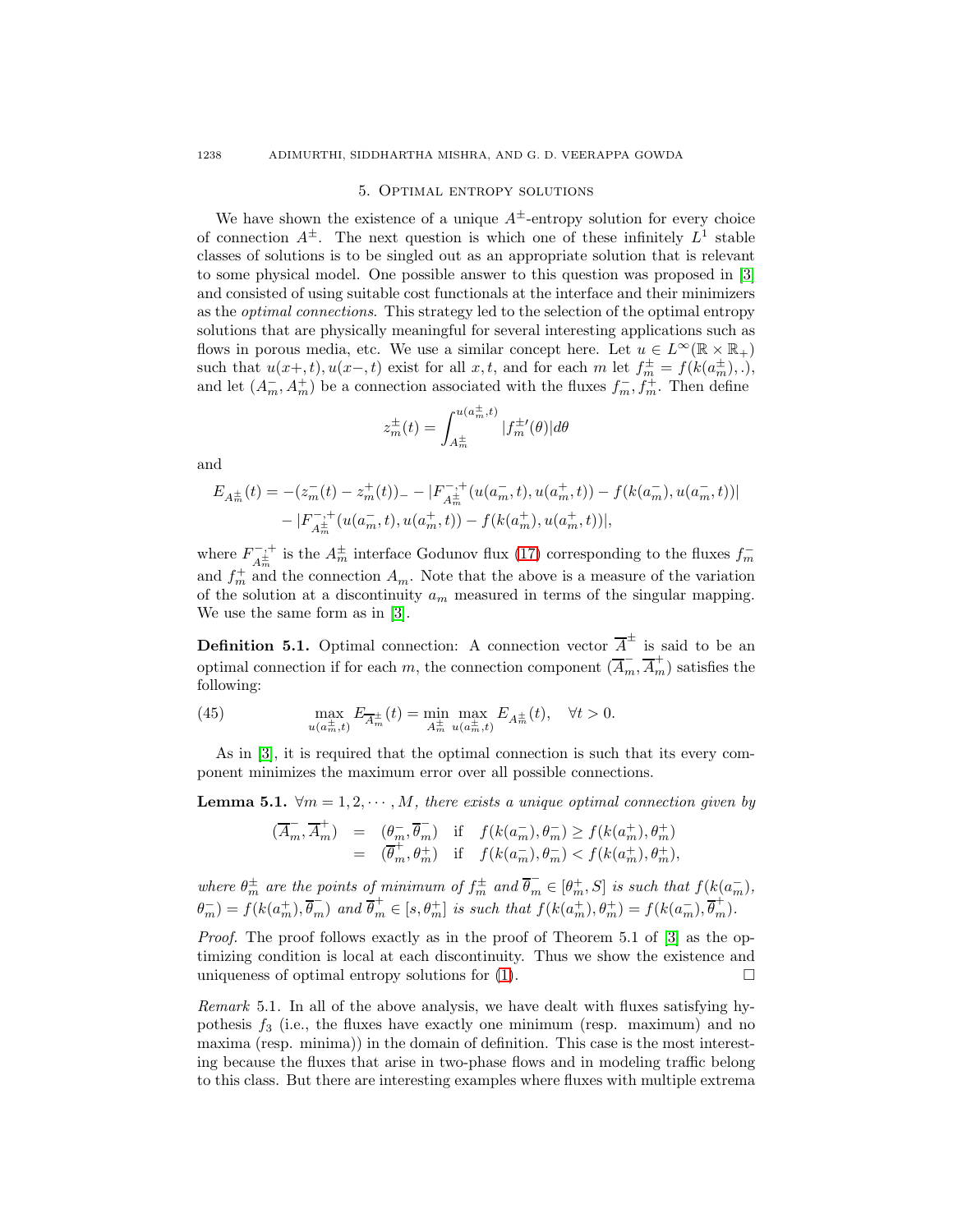and sign-changing fluxes also arise. It is natural to extend the theory developed so far to these more general classes of fluxes satisfying hypothesis  $\overline{f}_3$ .

This extension is rather straightforward and is based on the observation that the main ingredient used in the above analysis is the analysis of the two-flux problem [\(3\)](#page-1-1). A detailed analysis for [\(3\)](#page-1-1) with sign-changing fluxes has been carried out in [\[25,](#page-23-7) [3,](#page-22-8) [4\]](#page-22-9) and for the multiple extrema in [\[5\]](#page-22-10). As in this paper, we can similarly define  $A^{\pm}$ -entropy solutions by retaining the same interior entropy condition [\(5\)](#page-3-1) and suitably modifying the interface entropy condition [\(7\)](#page-4-1) based on the corresponding interface entropy conditions for [\(3\)](#page-1-1). Similar Godunov type schemes can be defined and their convergence analysis carried out as in this paper. The only change will be in the explicit formulas for the interface Godunov flux [\(16\)](#page-6-1), [\(17\)](#page-7-0). The proof of convergence will be a combination of the ideas of this paper and a Total Variation Lemma like that of Lemma 4.2 which will follow from the arguments of the above quoted papers.

#### 6. Numerical results

In this section, we present results of various numerical experiments conducted for the schemes considered in this paper. In both experiments, we consider [\(1\)](#page-0-0) with the following coefficients:

<span id="page-20-0"></span>(46) 
$$
f(k, u) = f(u) - k(x),
$$
  $k(x) = \begin{cases} 0, & \text{if } x < -1 \\ \cos^2(\frac{\pi x}{2}), & \text{if } -1 < x < 1, \\ 0 & \text{if } x > 1 \end{cases}$   
 $f(u) = \frac{1}{2}u^2.$ 

This example was first considered in [\[10\]](#page-22-11), and we use it here for comparison.

**Experiment 1.** We consider [\(1\)](#page-0-0) with the coefficients given in [\(46\)](#page-20-0) and with the following initial data:

$$
u(x,0) = 0 \quad \forall x \in \mathbb{R}.
$$

As in [\[10\]](#page-22-11), for this case, there are no shocks emerging from  $x = -1$  and  $x = 1$ and the exact solution converges to the following steady state:

$$
U_1(x) = \begin{cases} 0 & \text{if } x \le -1 \\ \sqrt{2}\cos(\frac{\pi x}{2}) & \text{if } -1 \le x < 0 \\ -\sqrt{2}\cos(\frac{\pi x}{2}) & \text{if } 0 \le x < 1. \\ 0 & \text{if } x > 1 \end{cases}
$$

The numerical results for this problem with Schemes **I** and **II** at times  $t = 0.5$ and  $t = 3$  are shown in Figure 2. The parameters are  $\lambda = 0.25$  and  $h = 0.025$ . As shown in the figures, the schemes resolve the solution quite well and the approximate solutions converge to the steady state by the time  $t = 3$ . Schemes **I** and **II** give very similar results in this experiment.

**Experiment 2.** We use the same fluxes and sources as experiment 1 and the following initial data:

$$
u(0,x) = \begin{cases} 0 & \text{if } x < -1, \\ 1 & \text{if } -1 < x < 1, \\ 0 & \text{if } x > 1. \end{cases}
$$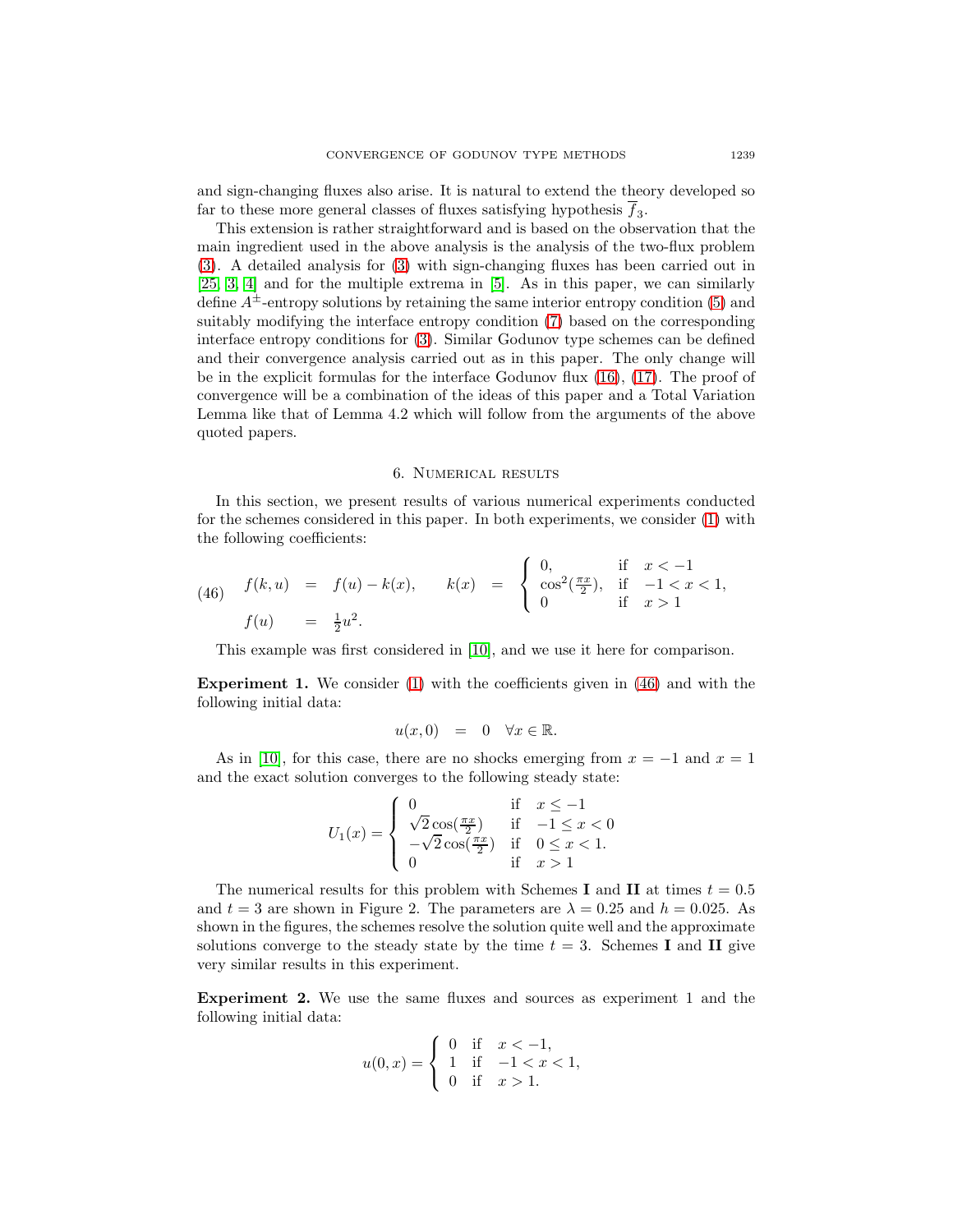

FIGURE 2. Experiment 1 at  $t = 0.5$  and  $t = 3$ , respectively



FIGURE 3. Experiment 2 at  $t = 0.5$  and  $t = 3$ , respectively

In this case, an exact solution consists of a right moving shock emerging from  $x = 1$  and the solution converging to the following steady state:

$$
U_2(x) = \begin{cases} 0 & \text{if } x < -1, \\ \sqrt{2}\cos(\frac{\pi x}{2}) & \text{if } -1 < x < 1, \\ 0 & \text{if } x > 1. \end{cases}
$$

Again we show results computed with the schemes at times  $t = 0.5$  and  $t = 3$  in Figure 3 with the same mesh and CFL parameters as in the first experiment. We remark that we have not used the regridding strategy used in [\[10\]](#page-22-11) to resolve the shocks.

The computed solutions given by both schemes seem similar and resolve the solutions quite well; particularly the right moving shock is resolved quite well. They converge to the steady state by  $t = 3$  with the decay of an N-wave as reported in [\[10\]](#page-22-11). We also don't observe any over or undershoots at the right moving shock unlike those reported for a staggered mesh scheme in [\[28\]](#page-23-9).

From the above numerical experiments and other experiments not reported here, we observe that Schemes **I** and **II** are well suited for applications. These schemes are quite easy to implement (on account of explicit formulas for the numerical fluxes) as the staggered mesh schemes of [\[27,](#page-23-8) [28\]](#page-23-9) and [\[19\]](#page-23-10) and show better numerical performance on several test cases by resolving the discontinuities without spurious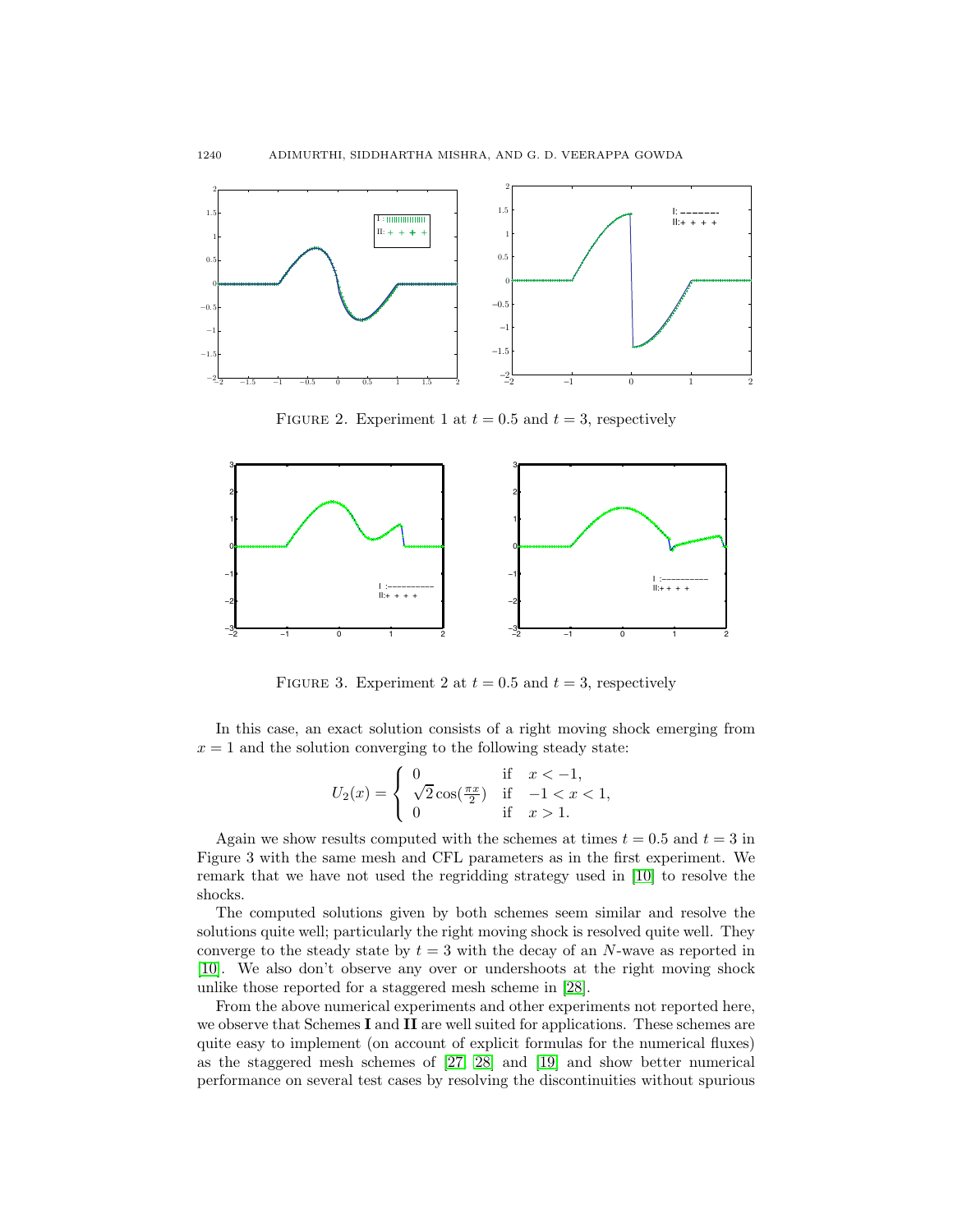over or undershoots and unphysical traveling waves. At the same time, they are much simpler to implement when compared to the front tracking method.

Comparing Schemes **I** and **II**, we can say that although Scheme **I** performs very well in several situations and we have  $L^{\infty}$  and TV-type bounds (measured via the singular mapping), we were unable to show convergence for this scheme. On the other hand, Scheme **II** performs equally well and is slightly easier to implement and has a theoretical basis to its use. We recommend the use of Scheme **II** for computing solutions of equation [\(1\)](#page-0-0).

## **ACKNOWLEDGMENTS**

The authors thank the anonymous referees for their valuable comments and suggestions. Adimurthi and G.D. Veerappa Gowda would like to acknowledge funding from the Indo-French center for promotion of advanced research under the project 3401-2.

## **REFERENCES**

- <span id="page-22-6"></span>[1] Adimurthi and G. D. Veerappa Gowda, Conservation Law with Discontinuous flux, Journal of Mathematics, Kyoto Univ., 43(1), 2003, 27-70 M[R2028700 \(2004k:35248\)](http://www.ams.org/mathscinet-getitem?mr=2028700)
- <span id="page-22-7"></span>[2] Adimurthi, J. Jaffre and G. D. Veerappa Gowda, Godunov type methods for Scalar Conservation Laws with Flux function discontinuous in the space variable, SIAM J. Numer. Anal., 42 (1), 2004, 179-208. M[R2051062 \(2005c:65066\)](http://www.ams.org/mathscinet-getitem?mr=2051062)
- <span id="page-22-8"></span>[3] ADIMURTHI, SIDDHARTHA MISHRA AND G. D. VEERAPPA GOWDA, Optimal entropy solutions for conservation laws with discontinuous flux-functions, J. Hyperbolic Diff. Equations, 2(4), 2005, 783-837. M[R2195983](http://www.ams.org/mathscinet-getitem?mr=2195983)
- <span id="page-22-9"></span>[4] ADIMURTHI, SIDDHARTHA MISHRA AND G. D. VEERAPPA GOWDA, Conservation laws with flux function discontinuous in the space variable - II, Discontinuous convex-concave type fluxes and generalised entropy solutions, To appear in J. Comp. Appl. Math.
- <span id="page-22-10"></span>[5] ADIMURTHI, SIDDHARTHA MISHRA AND G. D. VEERAPPA GOWDA, Conservation laws with flux function discontinuous in the space variable - III, The general case, Preprint.
- <span id="page-22-2"></span>[6] R. BURGER, K. H. KARLSEN, N. H. RISEBRO AND J. D. TOWERS, Well-posedness in  $BV_t$  and convergence of a difference scheme for continuous sedimentation in ideal clarifier thickener units, Numer. Math, 97(1), 2004, 25-65. M[R2045458 \(2004m:35175\)](http://www.ams.org/mathscinet-getitem?mr=2045458)
- <span id="page-22-13"></span>[7] M. G. Crandall and A. Majda, Monotone Difference Approximations for scalar conservation laws, Math. Comp. 34 (1980), 385-314. M[R551288 \(81b:65079\)](http://www.ams.org/mathscinet-getitem?mr=551288)
- <span id="page-22-4"></span>[8] S. Diehl, On scalar conservation laws with point source and discontinuous flux function modeling continuous sedimentation, SIAM J. Math. Anal., 26(6) (1995), 1425-1451. M[R1356452](http://www.ams.org/mathscinet-getitem?mr=1356452) [\(97a:35144\)](http://www.ams.org/mathscinet-getitem?mr=1356452)
- <span id="page-22-5"></span>[9] S. Diehl, A conservation law with point source and discontinuous flux function modeling continuous sedimentation, SIAM J. Appl. Math., 56(2) (1996), 388-419. M[R1381652 \(97a:35145\)](http://www.ams.org/mathscinet-getitem?mr=1381652)
- <span id="page-22-11"></span>[10] J. M. GREENBERG, A. Y. LEROUX, R. BARAILLE AND A. NOUSSAIR, Analysis and Approximation of conservation laws with source terms, SIAM J. Numer. Anal., 34(5) (1995), 1980-2007. M[R1472206 \(98k:65049\)](http://www.ams.org/mathscinet-getitem?mr=1472206)
- [11] T. Gimse and N. H. Risebro, Riemann problems with discontinuous flux function, In Proc. 3rd Internat. Conf. Hyperbolic problems Studentlitteratur, Uppsala, 1991, 488-502. M[R1109304 \(92b:35094\)](http://www.ams.org/mathscinet-getitem?mr=1109304)
- <span id="page-22-3"></span>[12] T. GIMSE AND N. H. RISEBRO, Solution of Cauchy problem for a conservation law with discontinuous flux function, SIAM J. Math. Anal, 23(3), (1992), 635-648. M[R1158825 \(93e:35070\)](http://www.ams.org/mathscinet-getitem?mr=1158825)
- <span id="page-22-12"></span>[13] S. GODUNOV, Finite difference methods for numerical computation of discontinuous solutions of the equations of fluid dynamics, Math.Sbornik, 47 (1959), 271-306.
- <span id="page-22-0"></span>[14] E. Godlewski and P.A. Raviart, Hyperbolic Systems of Conservation Laws, Mathématiques et Applications, Ellipses, Paris, 1991. M[R1304494 \(95i:65146\)](http://www.ams.org/mathscinet-getitem?mr=1304494)
- <span id="page-22-1"></span>[15] JEROME JAFFRE AND SIDDHARTHA MISHRA, On the upstream mobility flux scheme for simulating two phase flow in heterogeneous porous media, Preprint.